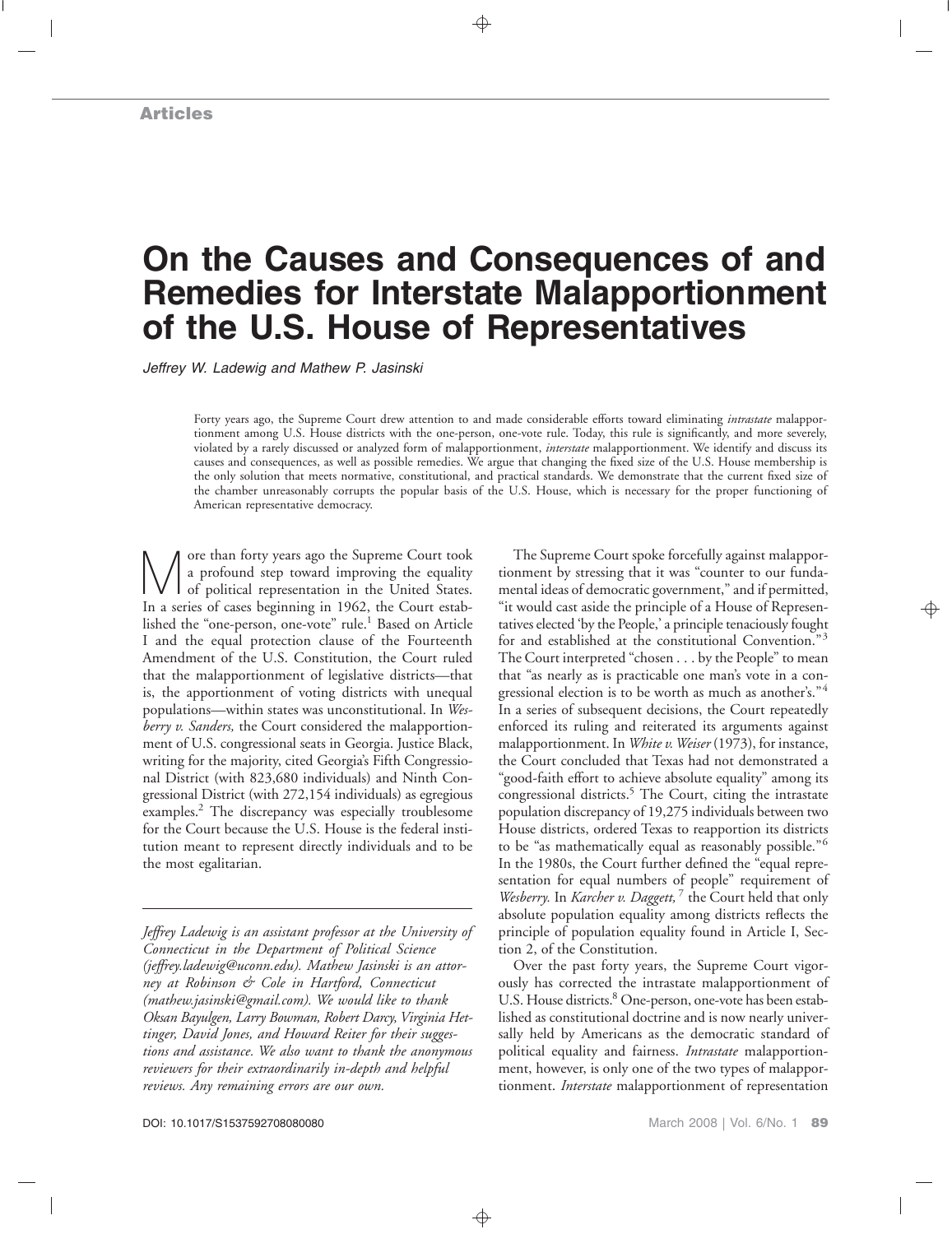in the U.S House is rarely discussed and is acutely problematic.

Interstate malapportionment is an unintended and understudied byproduct of four interrelated factors: (1) uneven population distribution among the states; (2) territorially defined congressional districts; (3) current apportionment method; and (4) the fixed and limited size of 435 members in the House of Representatives. Intentionally or not, the House has become systematically malapportioned and is likely to become only more so over time. The constitutional, normative, and practical implications of either form of malapportionment are similar. Intrastate malapportionment and interstate malapportionment, though, are quantitatively different; the latter is currently significantly more severe. Based on the 2000 reapportionment, the interstate population discrepancy between two House districts is as much as 410,012 individuals, which is over twenty-one times greater than the intrastate malapportionment ruled unconstitutional in *White.* Despite the Court's aggressive stance toward intrastate malapportionment, it declined its only opportunity to date to address interstate malapportionment.<sup>9</sup> The question, then, is whether the present practice of apportioning the U.S. House represents every individual within the population "as mathematically equal as *reasonably* possible."<sup>10</sup>

We argue that interstate malapportionment is all too often overlooked by democratic theorists, political analysts, and the public even though it unnecessarily undermines the procedural recognition of the electoral political equality and fairness embodied by the U.S. House. It also inhibits a fuller establishment of the one-person, one-vote principle. We intentionally say "fuller" instead of "full" because an analysis of the causes of interstate malapportionment also points toward a fundamental paradox between the Constitution's mandate, accepted standards of representative legitimacy, and the Court's current requirements for congressional constituencies. Nonetheless, we suggest that changing the fourth factor, namely, the fixed size of House membership, is the most reasonable and measured solution, albeit limited, to the problem of interstate malapportionment.

#### **The Causes of Interstate Malapportionment**

The first cause of interstate malapportionment is uneven population distribution among the states. We assume this requires little verification. Since the founding of the country, its population has grown and so have the average and median state populations. The populations of small and large states, however, have not grown at the same rate, and accordingly, the standard deviation of the mean has increased each year. Figure 1 plots some of the summary statistics for state populations from  $1790$  to  $2010$ .<sup>11</sup> The

#### **Figure 1 State population: Increasingly dispersed and skewed**



shaded boxes define the 25th to the 75th percentile range of state populations; the dash in the middle of the box marks the state with the median population. The "whiskers" extending from the box mark the population of the states that rank one state below the 25th percentile and one state above the 75th percentile. The dots mark extreme values. The distribution in figure 1 demonstrates that the states' populations have become increasingly dispersed and positively skewed. To compare across each decade accurately, we can use the coefficient of variation: the quotient of the mean and its standard deviation. It, in essence, standardizes the mean; the higher the number the wider the distribution. The values increase from 76.9 percent in 1790, to 102.6 percent in 1950, and to 110.1 percent in 2000. When the coefficient is equal to or is greater than 100 percent, it indicates that a state with a population of zero is within one standard deviation of the mean. Although this is a statistical anomaly, the historical data demonstrate an increasingly wide and skewed distribution of state populations. That is, the populations of large states generally have grown at faster rates than those of small states.

By itself, however, the uneven distribution of state populations does not cause interstate malapportionment. The second factor, territorially bounded congressional districts, is a necessary condition. The territorially bounded districts in the U.S. Senate, for instance, are obvious. Each state, regardless of population, is represented by two senators. Senate apportionment is specifically designed to represent states equally, not individuals. To balance the Senate's definition of constituency, the Framers, in the Great Compromise, created the House with the intent that it represents individuals.<sup>12</sup> Nonetheless, the Constitution employs territorial distinctions to define House constituencies. The apportionment of House seats is distributed according to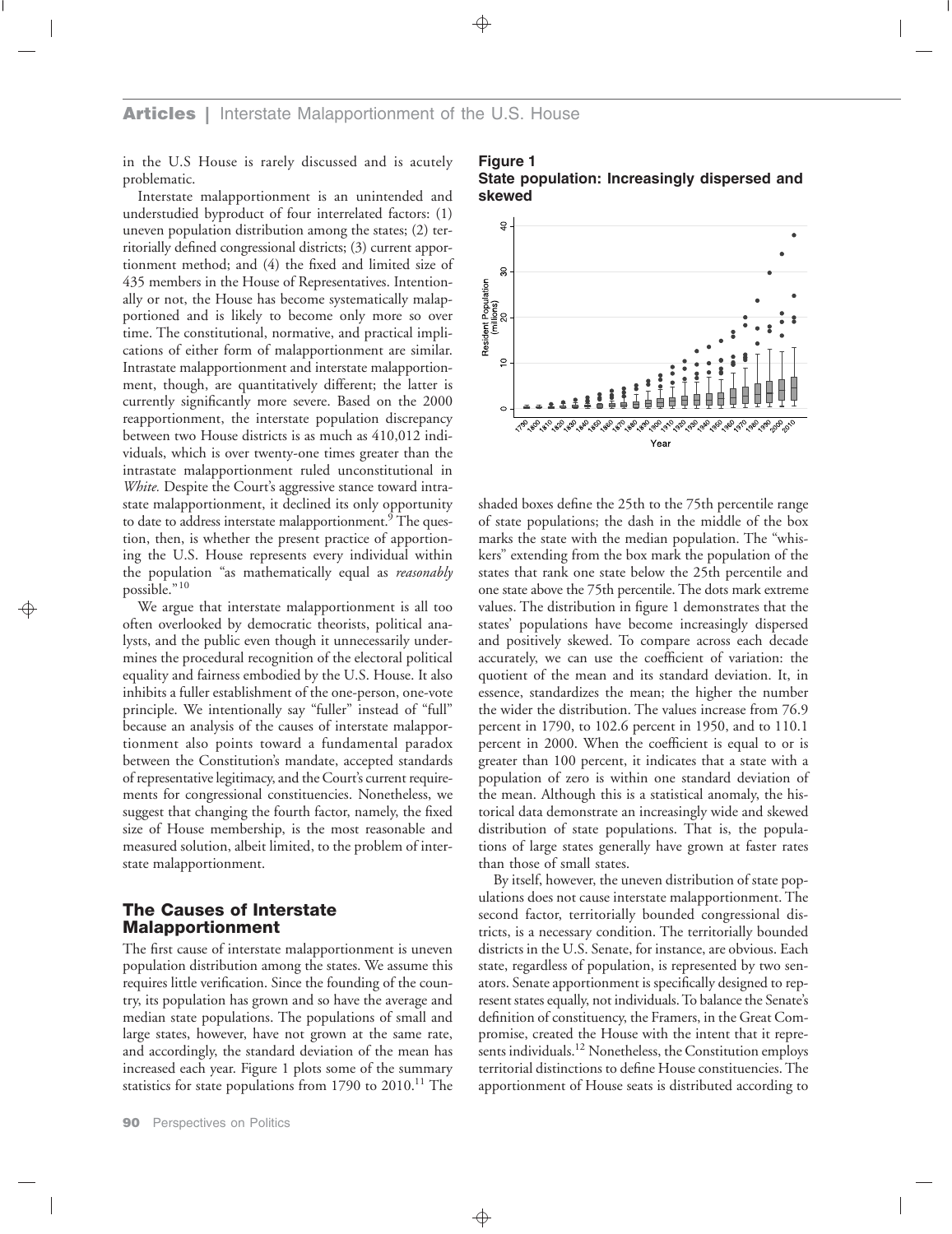state populations, each state is required to have at least one representative, and all districts must be contained within state boundaries.

Without these territorial constraints on the distribution and construction of House seats, every House district, less one, easily could have exactly as many constituents as the national average. The one remaining district would be *at most* within  $\pm$  218 individuals of the national district average. Given these territorial constraints, however, the only circumstance in which one-person, one-vote could be achieved and interstate malapportionment avoided would be if each and every state always had a population equal to a whole-number multiple of the national district average. This has never—not even remotely—occurred, and there is no reason to assume that it ever would. Hence, as long as House constituencies are geographically defined, House seats will never achieve political equality and will always be malapportioned among states. The Supreme Court has acknowledged as much:

The constitutional guarantee of a minimum of one Representative for each State inexorably compels a significant departure from the ideal. In Alaska, Vermont, and Wyoming, where the statewide districts are less populous than the ideal district, every vote is more valuable than the national average. Moreover, the need to allocate a fixed number of indivisible Representatives among 50 States of varying populations makes it virtually impossible to have the same size district in any pair of States, let alone in all 50. Accordingly, although "common sense" supports a test requiring "a good faith effort to achieve precise mathematical equality" within each State, *Kirkpatrick v. Preisler,* 394 U.S., at 530-531, the constraints imposed by Article I, 2, itself make that goal illusory for the Nation as a whole.13

The third cause of interstate malapportionment is the current apportionment method. Given the presence of territorial House boundaries and the absence of state populations equal to a whole-number multiple of the national district average, true political equality calls for some fraction of a representative. As the Supreme Court aptly notes, representatives are indivisible: a state that deserves 1.5 representatives only can receive one or two representatives, not 1.5 representatives.<sup>14</sup> This seemingly simple fact is perplexingly complicated. "The difficulty is what to do about the fractions. This has vexed both mathematicians and politicians for hundreds of years."<sup>15</sup>

This may explain, in part, why since the country's founding, Congress has employed or proposed at least six main apportionment methods, plus variants. Each is known by its author's or proponent's name. They include the Adams, Hamilton, Jefferson, Webster, Dean, and Hill methods.<sup>16</sup> Congress formally adopted the Hill method in a 1941 statute, and it has been used since.<sup>17</sup> Each method posits a different manner by which to allocate the population fractions into an indivisible number of representatives among the states. Regardless of the method used, the presence of fractions makes some degree of interstate malapportionment inevitable.

The fourth cause of interstate malapportionment is that the size of the U.S. House has been fixed at 435 members since 1910.<sup>18</sup> Given the constitutional requirement that each state receive at least one representative, some states always have been apportioned only one representative, irrespective of that state's fraction of the U.S. population. The U.S. population has grown exponentially while, at the same time, state populations have become increasingly skewed. Small states are becoming smaller relative to large ones (see figure 1). Put another way, while the populations of small states have grown, their relative populations have decreased, which has increased the number of relatively small states. Similarly, as the national average district size has increased, the number of states afforded only their requisite single seat also has increased. Wyoming—the most overrepresented state—has one representative for 495,304 individuals, and Montana—the most underrepresented state—has one representative for 905,316 individuals. As noted above, this produces a population discrepancy (i.e., an interstate malapportionment) between the two of 410,012. Each person in Wyoming is politically equal to 1.82 persons in Montana. The increasing number of small states and the fixed size of House membership also limit the remainder of seats available for apportioning and, thereby, limit the relative political equality of large states. For example, based on figures from the 2000 Census, the apportionment population ratio of California to Wyoming is 69 to 1, but their House-seat ratio is 53 to 1. The underrepresented small states are not the only "victims" of a malapportioned House; the large states—those with districts approximating the national average—also are relatively underrepresented vis-à-vis the overrepresented small states.

Just as important, because House seats are constitutionally apportioned among territorial units (states), and not across the national constituency (individuals), small states are not able to distribute their district population remainders among multiple districts. A state's population remainder is produced by dividing the state's population by the number of its House seats. It is the number of *statewide* individuals who will be either over- or underrepresented based on the *national* average of individuals per district. Large states are able to distribute their population remainders among many districts and, thus, each district is more likely to approximate the national average district size. Even if every state constructed its House districts with a perfectly equal numbers of individuals, as required by the Supreme Court's intrastate malapportionment decisions and its one-person, one-vote rule, interstate malapportionment is unavoidable, and it is exacerbated by the fixed and limited size of the House.

The effects of the four causes of interstate malapportionment just discussed, although easily overlooked, have been predictable.<sup>19</sup> Most basically, the average number of constituents per representatives has increased threefold since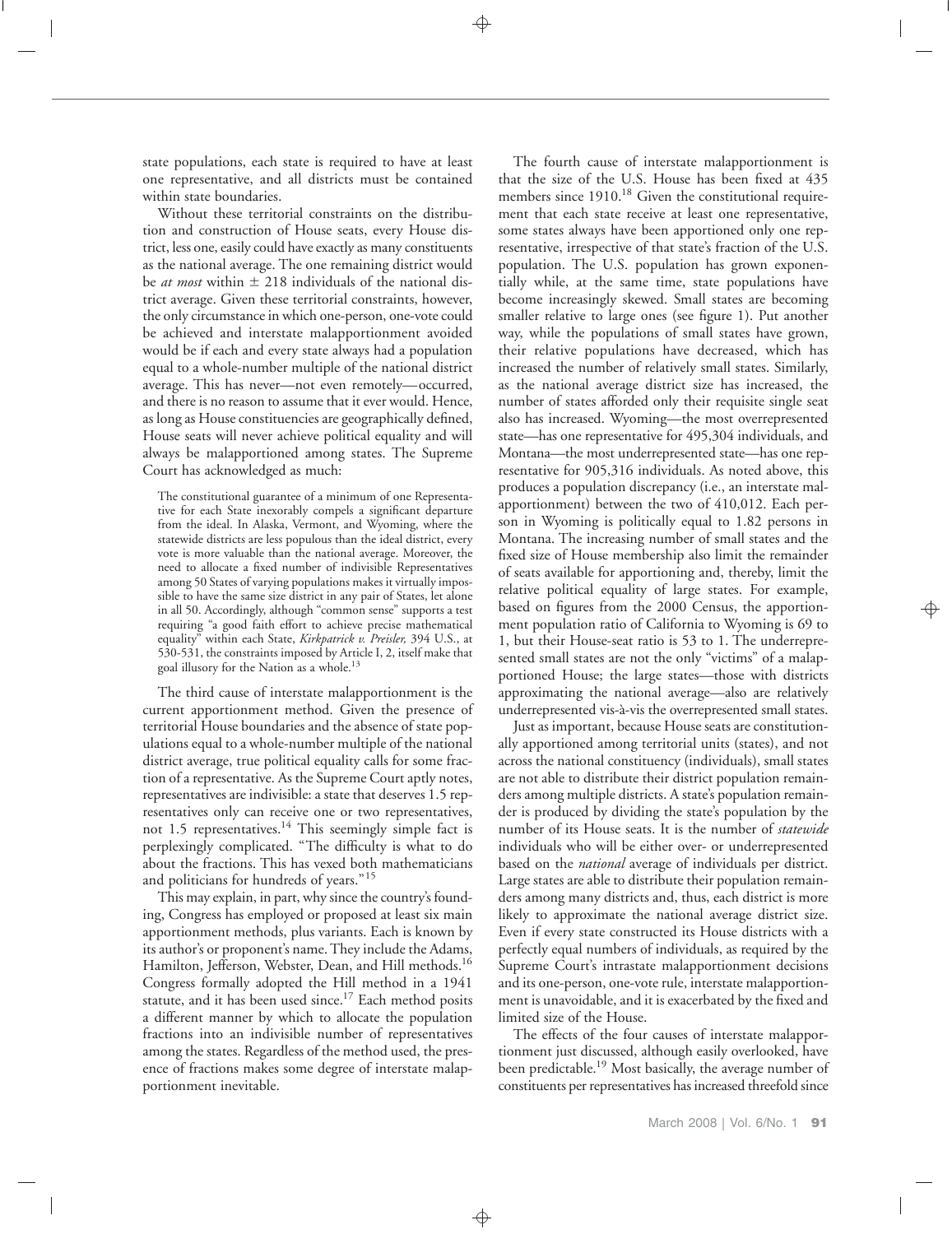| Table 1 |  |
|---------|--|
|---------|--|

| Historic malapportionment of the U.S. House with 435 members |  |  |  |  |  |  |
|--------------------------------------------------------------|--|--|--|--|--|--|
|--------------------------------------------------------------|--|--|--|--|--|--|

| Year                         | Average<br><b>District</b><br><b>Size</b> | U.S. Resident<br>Population                              | Difference: Most<br>Over- and Under-<br>Representated<br>States   | Difference: Ten<br>Most Over-<br>and Under-<br>Representated<br>States | Difference: Ten<br>Most and Least<br><b>Populous States</b> | Difference: Ten<br>Greatest and<br><b>Least States</b><br>Discrepancy |
|------------------------------|-------------------------------------------|----------------------------------------------------------|-------------------------------------------------------------------|------------------------------------------------------------------------|-------------------------------------------------------------|-----------------------------------------------------------------------|
| 1910                         | 212,020                                   | 92,228,496                                               | 245,426                                                           | 63,540                                                                 | 42,981                                                      | 50,945                                                                |
| 1920                         | 243,728                                   | 106,021,537                                              | 282,943                                                           | 98,199                                                                 | 41,056                                                      | 69,576                                                                |
| 1930                         | 283,224                                   | 123,202,624                                              | 344,515                                                           | 114,537                                                                | 79,840                                                      | 89,207                                                                |
| 1940                         | 303,827                                   | 132,164,569                                              | 248,984                                                           | 79,335                                                                 | 53,765                                                      | 58,456                                                                |
| 1950                         | 347,875                                   | 151,325,798                                              | 235,865                                                           | 83,986                                                                 | 51,233                                                      | 59,862                                                                |
| 1960                         | 412,237                                   | 179,323,175                                              | 258,466                                                           | 135,987                                                                | 84,910                                                      | 96,168                                                                |
| 1970                         | 467,361                                   | 203,302,031                                              | 314,939                                                           | 148,688                                                                | 98,911                                                      | 111,568                                                               |
| 1980<br>1990<br>2000<br>2010 | 520,787<br>572,466<br>646,952             | 226,542,199<br>249,022,783<br>281,424,177<br>319,913,484 | 297,423<br>345,477<br>410,012                                     | 135,330<br>130,804<br>147,659                                          | 85,055<br>73,522<br>82,088                                  | 96,538<br>90,441<br>108,765<br>141,384                                |
|                              | 735,433                                   |                                                          | Ten States with<br><b>Smallest Population</b>                     | 481,812<br>194,257<br>117,322<br>Ten States with<br>Largest Population |                                                             |                                                                       |
| Year                         | Average                                   | Average                                                  | Average                                                           | Average                                                                | Average                                                     | Average                                                               |
|                              | Population                                | Seats                                                    | Discrepancy                                                       | Population                                                             | Seats                                                       | Discrepancy                                                           |
| 1910                         | 282,334                                   | 1.5                                                      | 46,471                                                            | 4,586,090                                                              | 21.6                                                        | 3,490                                                                 |
| 1920                         | 341,499                                   | 1.5                                                      | 61,067                                                            | 5,352,073                                                              | 21.4                                                        | 20,011                                                                |
| 1930<br>1940                 | 1.4<br>372,128<br>414,397<br>1.6          |                                                          | 82,651<br>58,373                                                  | 6,476,138<br>6,902,404                                                 | 23<br>22.9                                                  | 2,811<br>4,608                                                        |
| 1950                         | 481,291                                   | 1.6                                                      | 55,882                                                            | 8,024,396                                                              | 23.1                                                        | 4,649                                                                 |
| 1960                         | 489,178                                   | 1.5                                                      | 90,575                                                            | 9,717,622                                                              | 23.5                                                        | 5,665                                                                 |
| 1970                         | 554,600                                   | 1.4                                                      | 103,839                                                           | 11, 151, 312                                                           | 23.9                                                        | 4,929                                                                 |
| 1980                         | 677,262                                   | 1.4                                                      | 91,214                                                            | 12,179,528                                                             | 23.4                                                        | 6,159                                                                 |
| 1990                         | 748,487                                   | 1.3                                                      | 81,936                                                            | 13,548,839                                                             | 23.7                                                        | 8,413                                                                 |
| 2000                         | 832,986                                   | 1.3                                                      | 90,482                                                            | 15,257,007                                                             | 23.6                                                        | 8,394                                                                 |
| 2010                         | 906,543                                   | 1.3                                                      | 126,925                                                           | 17,278,882                                                             | 23.3                                                        | 9,603                                                                 |
|                              |                                           |                                                          | <b>Ten States</b><br>with Largest<br>Representational Discrepancy | <b>Ten States</b><br>with Smallest<br>Representational Discrepancy     |                                                             |                                                                       |
| Year                         | Average<br>Population                     | Average<br><b>Number</b><br>of Seats                     | Average<br>Discrepancy                                            | Average<br>Population                                                  | Average<br>Number of<br>Seats                               | Average<br>Discrepancy                                                |
| 1910                         | 402,370                                   | 2.2                                                      | 52,552                                                            | 3,720,428                                                              | 17.6                                                        | 1,607                                                                 |
| 1920                         | 1,116,706                                 | 4.2                                                      | 72,286                                                            | 4,147,380                                                              | 17.2                                                        | 2,710                                                                 |
| 1930                         | 427,173                                   | 1.4                                                      | 91,313                                                            | 5,455,161                                                              | 19.3                                                        | 2,106                                                                 |
| 1940                         | 483,723                                   | 1.8                                                      | 61,521                                                            | 6,470,149                                                              | 21.4                                                        | 3,065                                                                 |
| 1950                         | 791,546                                   | 2.5                                                      | 62,451                                                            | 6,487,285                                                              | 18.7                                                        | 2,590                                                                 |
| 1960                         | 570,539                                   | 1.7                                                      | 99,371                                                            | 8,010,644                                                              | 19.4                                                        | 3,204                                                                 |
| 1970                         | 644,171                                   | 1.6                                                      | 113,907                                                           | 10,401,585                                                             | 22.3                                                        | 2,339                                                                 |
| 1980                         | 890,670                                   | 1.8                                                      | 99,124                                                            | 6,688,383                                                              | 12.9                                                        | 2,586                                                                 |
| 1990                         | 1,249,771                                 | 2.3                                                      | 94,234                                                            | 11,261,918                                                             | 19.7                                                        | 3,793                                                                 |
| 2000                         | 1,718,798                                 | 2.6                                                      | 112,561                                                           | 11,025,139                                                             | 17.1                                                        | 3,796                                                                 |
| 2010                         | 1,104,221                                 | 1.6                                                      | 144,490                                                           | 9,623,803                                                              | 13.1                                                        | 3,106                                                                 |

1910 (from 212,020 to 646,952 individuals); refer to table 1. Several further examples can illustrate the problem of the population remainder and the severity of interstate malapportionment.

According to figures from the 2000 Census, California's apportionment population was 33,930,798 individuals.

The reapportionment based on these data assigned California 53 congressional seats. If one multiplies the national average district size by California's 53 districts and subtracts its actual apportionment population, the equation produces a population remainder of 357,658 (overrepresented) individuals. California, though, was able, and in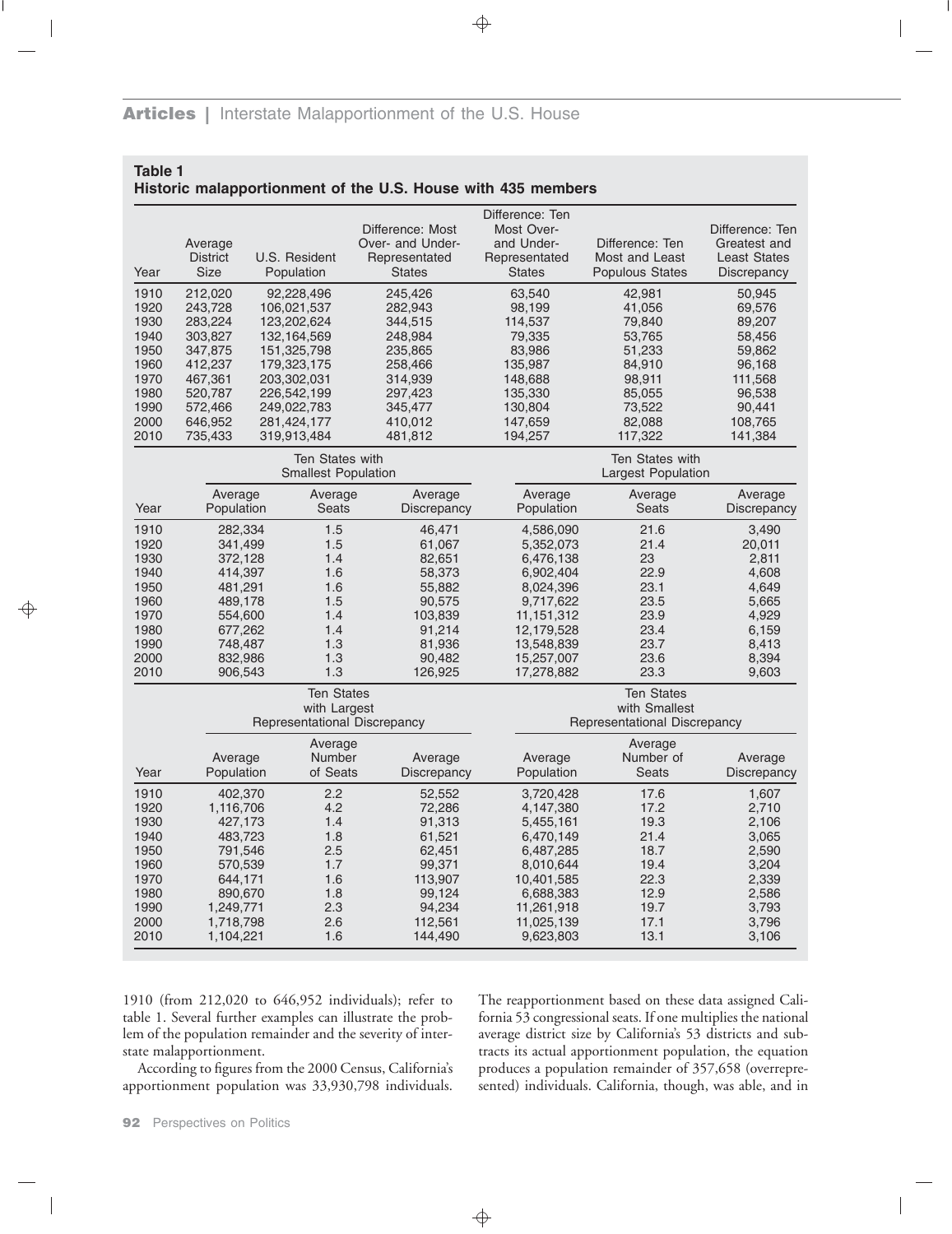fact was required, to distribute the remainder among its 53 districts as equally as possible. Thus, California's average district size, 640,204, was nearly the national average. The average discrepancy between California's and the nation's average district size was 6,748 individuals. Even so, California was not the best-apportioned state in 2000. Because of the combination of many districts among which Pennsylvania could distribute its population remainder and a population very near a whole-number multiple of the national district average population, the typical Pennsylvania district had an average discrepancy from the national average of only 452 individuals. Conversely, Utah's population of 2,236,714 individuals entitled it to three House seats, resulting in an average district of 745,571 (underrepresented) individuals. This is an average discrepancy between the state and national average district size of 98,619 individuals: more than 14 times that of California and more than 218 times that of Pennsylvania. The population remainder proves more troublesome for states with only one district. For instance, Montana was malapportioned from the national average by 258,364 (underrepresented) individuals—an average discrepancy more than 38 times that of California and more than 571 times that of Pennsylvania.

Interstate malapportionment is not confined to just a few states. After the 2000 reapportionment, the average discrepancy between the average district size of the ten states with the largest populations and the national average district size was 8,424 individuals; for the ten states with the smallest populations, 90,888 individuals. The calculation of the apportionment discrepancy based solely on population, however, underestimates the extent of the interstate malapportionment. For example, North Dakota had only one district but, like Pennsylvania, had an apportionment population very near a whole-number multiple of the national district average population. As such, North Dakota, with 643,756 individuals, was malapportioned from the national average by only 3,196 individuals. The average discrepancy of the ten states with the smallest apportionment discrepancy was 3,796 individuals; of the ten states with greatest apportionment discrepancy, 112,561 individuals: a difference of nearly 30 times.

The problem of remainder distribution is a mathematical identity that systematically causes disproportionate interstate malapportionment. Figure 2 displays average state discrepancy and state population from 1920 through 2000—the period during which he House membership was fixed at 435. The average state discrepancy is the number of individuals that each state's average district is either overrepresented (negative numbers) or underrepresented (positive numbers) relative to the national average district size (the flat line at 0) for each decennial apportionment. The pattern is clear: the smaller the state, the greater the likelihood and the greater the extent to which that state is malapportioned. The fixed size of House membership,

#### **Figure 2 Interstate malapportionment by state size: 1920–2000 with 435 members**



which limits the ability of a small state to distribute its population remainder adequately, accentuates the problem. If the House were to increase its membership, small states would be apportioned a relatively small number of additional districts and large states would be apportioned a relatively larger number of additional districts. Together, the distribution problem of population remainders would be less acute, which, in turn, would also better approximate equal representation between the small and large states.

Although no system of representative democracy will ever be able to meet the one-person, one-vote rule perfectly, a nation with a heterogeneously distributed population, a federal system of representation with territorial constraints, and a legislature without size adjustments causes unusually severe interstate malapportionment—more severe than the malapportionment found in many intrastate cases. Again, after the 2000 reapportionment, one example of interstate malapportionment was more than 21 times greater than the intrastate malapportionment ruled unconstitutional in *White.*

Although the increase in interstate malapportionment since 1910 is not strictly linear (see table 1), the trend is positive and steep. There are few reasons to anticipate any significant changes in the trend, given the distribution and growth rates of state populations and the attendant constitutional and mathematical issues. Indeed, if each state's population increases at the same rate as it did from 1990 to 2000, the 2010 reapportionment will result in a national average district size of 735,433 and a maximum difference of 481,812 individuals between the most underand overrepresented districts.<sup>20</sup> In this case, the malapportionment discrepancy increases to almost 25 times worse than that of the malapportionment ruled unconstitutional in *White.* Given that U.S. Supreme Court decisions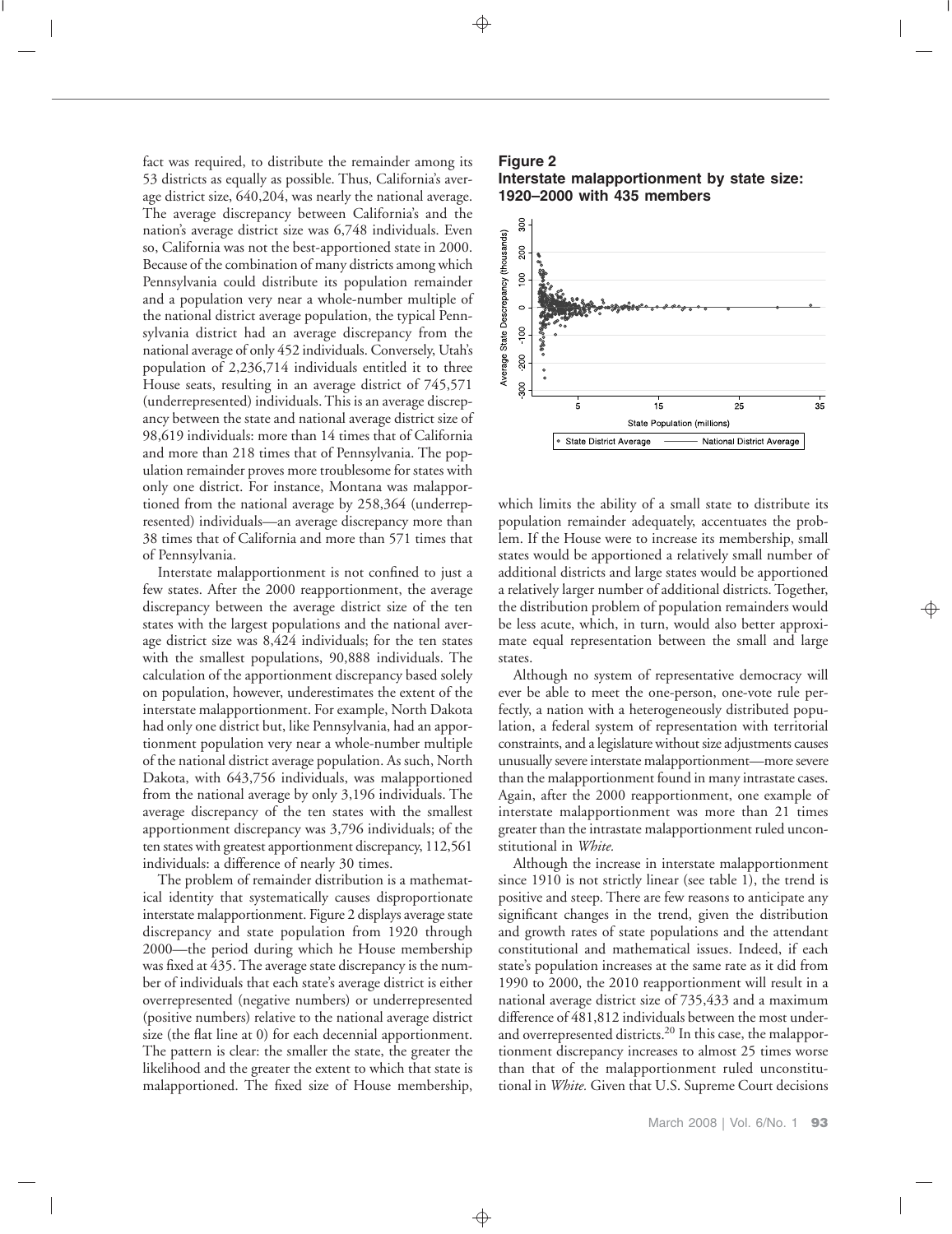and modern democratic theory promote the significance and equality of every individual ("one-person, one-vote"), such variance in the equality of representation is difficult to justify or to ignore.

#### **Assessing the Remedies for Interstate Malapportionment**

Given the nature of the first cause of interstate malapportionment, namely, uneven population distribution among the states, there is little, if anything at all, that can be done about it. The uneven and skewed distribution of state populations is a function of interstate mobility and birth rates. These cannot, or at the very least ought not, be regulated. Reminiscent of Madison's argument in *Federalist* No.10 about the solutions for the causes of factions: the remedy for the dispersed and skewed state populations is "worse than the disease" because it would require "destroying the liberty which is essential to its existence."<sup>21</sup>

Assessing the remaining causes is more difficult. To do so, we first need to evaluate the standards by which we judge the adequacy of representative institutions in providing political equality and fairness. In other words, we ask whether interstate malapportionment is something that is normatively unacceptable. Normative acceptability can be assessed, Beitz argues, through a system of complex proceduralism. "Complex proceduralism does not embrace any single value (such as the conservation of power) as definitive of political fairness; it recognizes a plurality of reasons why a procedural regime might be judged to be unfair."<sup>22</sup> Beitz defines three paradigmatic cases of regulative interests of citizenship that "it would be reasonable to take into account in assessing the arrangement for participation": recognition, equitable treatment, and deliberative responsibility.23 These three interests provide a guide based on citizen desires, beliefs, and expectations; that is, the theory does not impose an a priori ideal institutional arrangement. $^{24}$  Hence, evaluating each and negotiating among the regulative interests for "any particular issue of procedural design must be treated as a freestanding moral issue to be worked out more or less intuitively in a way that takes account of the historical circumstances in which the procedures are to operate."<sup>25</sup>

Nonetheless, within the context of each issue and institution, there are constraints. Parties are prevented from "seeking procedural advantages for themselves that conflict with [the regulative] interests which all are assumed to share."<sup>26</sup> In this way, the desirable procedural choice set is defined by all alternatives that meet these interests and that are objective and reasonable. Objectivity considers that "the weight of the harm should reflect the degree of importance or urgency one could expect others in society to accord to it"; reasonableness considers "the harm to other interests that might be anticipated under the feasible alternative arrangements, again taking into account their objective importance."<sup>27</sup> Overall, Beitz presents a powerful theory, in our view, because normative evaluations rest, in part, on the importance of history as well as practical implementations and implications.

To make specific assessments of the representative institutions of the United States, we begin with the theoretical conceptualizations and practical implications of congressional constituencies. We begin again in the Senate, which naturally begs the question why should we be concerned about interstate malapportionment in the House when the interstate malapportionment in the Senate is so much more severe? The assignment of two senators to every state regardless of population makes the Senate one of most malapportioned chambers in the world.<sup>28</sup>

The Senate's apportionment, however, is explicitly rooted in the Constitution and is specifically designed to represent states, not individuals, equally.<sup>29</sup> This difference derived, Zagarri argues, from the Framers' differing concepts and standards of democracy and representation.30 In other words, the Framers from small states and from large states were not merely defending material self-interests or attempting to gain procedural advantages. Differentlysized states had different political histories and experiences, and these influenced their conceptualizations of democratic procedures. Rehfeld posits that some members of the Constitutional Convention held that smaller states, on the one hand, had relatively stronger local bonds through their small towns, and thus "place" defined their ideas about representation and democracy; larger states, on the other hand, did not have similar experiences, and thus favored the representation of individuals.<sup>31</sup> Thus, the Framers who advocated representation of states and those who advocated representation of individuals shared the ideals of democracy but simply defined constituency differently because of their experiences.

Since their country's founding, Americans generally have accepted the Senate's apportionment as a unique part of American democracy despite its obvious "undemocraticness." The Senate, then, seems to exemplify Beitz's argument that political equality and fairness must treat each institution in question as "a freestanding moral issue" and account for "the historical circumstances" that gave rise to the institution. In other words, if Americans generally recognize and accept the inequality inherent in the Senate, then the institution may not violate the normative requirements of political fairness.<sup>32</sup>

In many ways, evaluating the House is more difficult. The Framers agreed in the Great Compromise to split the difference among them by creating the Senate (to represent place) and the House (to represent individuals). After that, "population equality became the central rule of representation" for the lower chamber.<sup>33</sup> Although the Constitution defines House constituencies on the basis of individuals, it also instructs that the distribution and construction of the House districts be territorially bounded.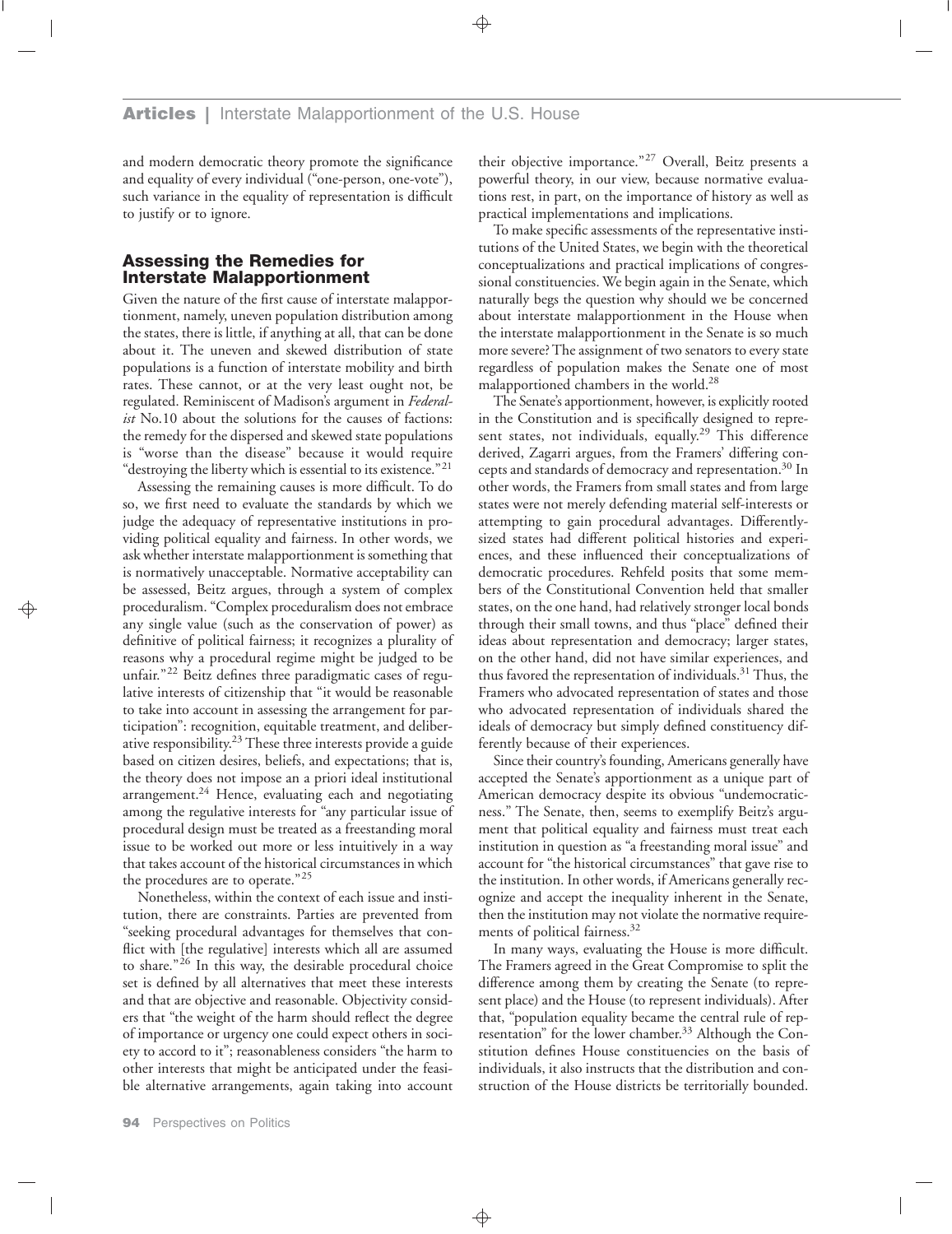As we have shown, the constitutional principle of political equality, the constitutionally-mandated definition of House constituencies, and the current practice of apportionment are incompatible. Interstate malapportionment is the invariable result in the House. The Senate was not conceived on principles of individual equality; the House was. And therein is the difficulty.

As the foregoing discussion of the Senate and the House demonstrates, there are different yet legitimate definitions of constituencies and standards of democracy for representative institutions.<sup>34</sup> Rehfeld argues that American electoral constituencies "could be (and could have been) defined by descriptive or ascriptive characteristics: for example, by profession, religion, ideology, or identity. They could be defined by race or political party, as territorial districts most often are defined today.<sup>"35</sup> Or, as in the case of the Senate, constituencies need not be defined in terms of individuals at all. Had the Constitution and its subsequent interpretations defined and assessed House constituencies on a basis other than individual equality, then interstate malapportionment might still be present but it may not be of constitutional or normative consequence. Currently, however, to change the primary definition of constituency in the House to one of these or another possibility would require constitutional amendment. A constitutional amendment, for instance, could alter the definition of the House constituency, could eliminate the territorial boundaries of House districts, or could switch the House from single-member districts to proportional representation. Each of these could go a long way in reducing or eliminating malapportionment and is deserving of greater debate.<sup>36</sup> If we open the discussion to constitutional change, though, we open a Pandora's Box of uncertainties and endless options.

The infinite number and types of extraconstitutional options and their consequences make analyses infeasible for the discreet scope of this study. Thus, in our context, we view amending the Constitution, for instance, to eliminate the territorial boundaries of House districts as "unreasonable." Our significantly more modest and pragmatic goal is to assess the constitutional procedures and their interpretations as they now stand. This approach also is normatively appealing because it respects Beitz's theory of accepting the unique "historical circumstances" that have surrounded institutional design and development. In accepting the uneven distribution of state populations and the constitutional requirements of territorially defined House districts, we also have accepted the inevitability of interstate malapportionment. But, to invoke the language of the intrastate malapportionment cases, we ask whether the current institutional arrangements make individuals "as mathematically equal as reasonably possible." This consideration also limits us to statutory changes, and it brings us to the final two causes of interstate malapportionment and their practical consequences.

Because none of the different apportionment methods can eliminate interstate malapportionment entirely, the issue is which method objectively embodies current American standards of democracy with the least bias. This may seem like a straightforward empirical question, but it is not. Leading up to the 1930 Census and reapportionment, debate raged among politicians and mathematicians about the value and bias of each method.37 The debate was pushed forward by Edward V. Huntington, a Harvard professor of mechanics and mathematics who refined a method developed by Joseph A. Hill, the chief statistician of the Division of Revision and Results at the U.S. Bureau of the Census. Huntington and Hill argued that the relative population discrepancies among states, not the absolute discrepancies (i.e., the Webster method, which was advocated by Walter Willcox, a Cornell professor of philosophy) is the most democratic because it was unbiased between small and large states. The other methods, they argued, already have been shown to be overly biased or prone to undesirable anomalies, such as the Alabama paradox, the population paradox, and the new-state paradox.38

Despite a 1929 National Academy of Sciences report commissioned by House speaker Nicholas Longworth endorsing the Hill method, the issue remained unresolved for the 1930 reapportionment. Because of a coincidental distribution of state populations in 1930, the Hill and Webster methods produced the same apportionment and, thus, Congress balked. According to the 1940 Census, however, the state populations were not similarly aligned. The Hill method, as opposed to the Webster method, would provide one more seat to Arkansas and one less to Michigan. The majority party of Congress, the Democrats, with their base of support in the solidly Democratic South, passed and the president, Democrat Franklin D. Roosevelt, signed legislation designating use of the Hill method. It has been used since, but that has not ended the debate. Reexaminations have questioned Huntington's work.<sup>39</sup> Furthermore, Balinski and Young prove that "Webster's method is the one and only unbiased divisor method"<sup>40</sup> and that the Hill method is actually biased in favor of small states. Darcy, though, argues that one-person, one-vote is best approximated by minimizing the absolute differences in constituency size and, thus, the Dean method most fully embodies the principles of the Constitution.<sup>41</sup>

After the 1990 Census, the Supreme Court had the opportunity to judge the constitutionality and fairness of the different apportionment methods. In *U.S. Commerce v. Montana* (1992), Montana asserted that the Hill method was unconstitutional and that the Dean method was closer to democratic standards. If the Dean method were to be used instead of the Hill method, Montana, not Washington, would have received the last apportioned House seat (number  $435$ ). $42$  Montana argued that if it were to receive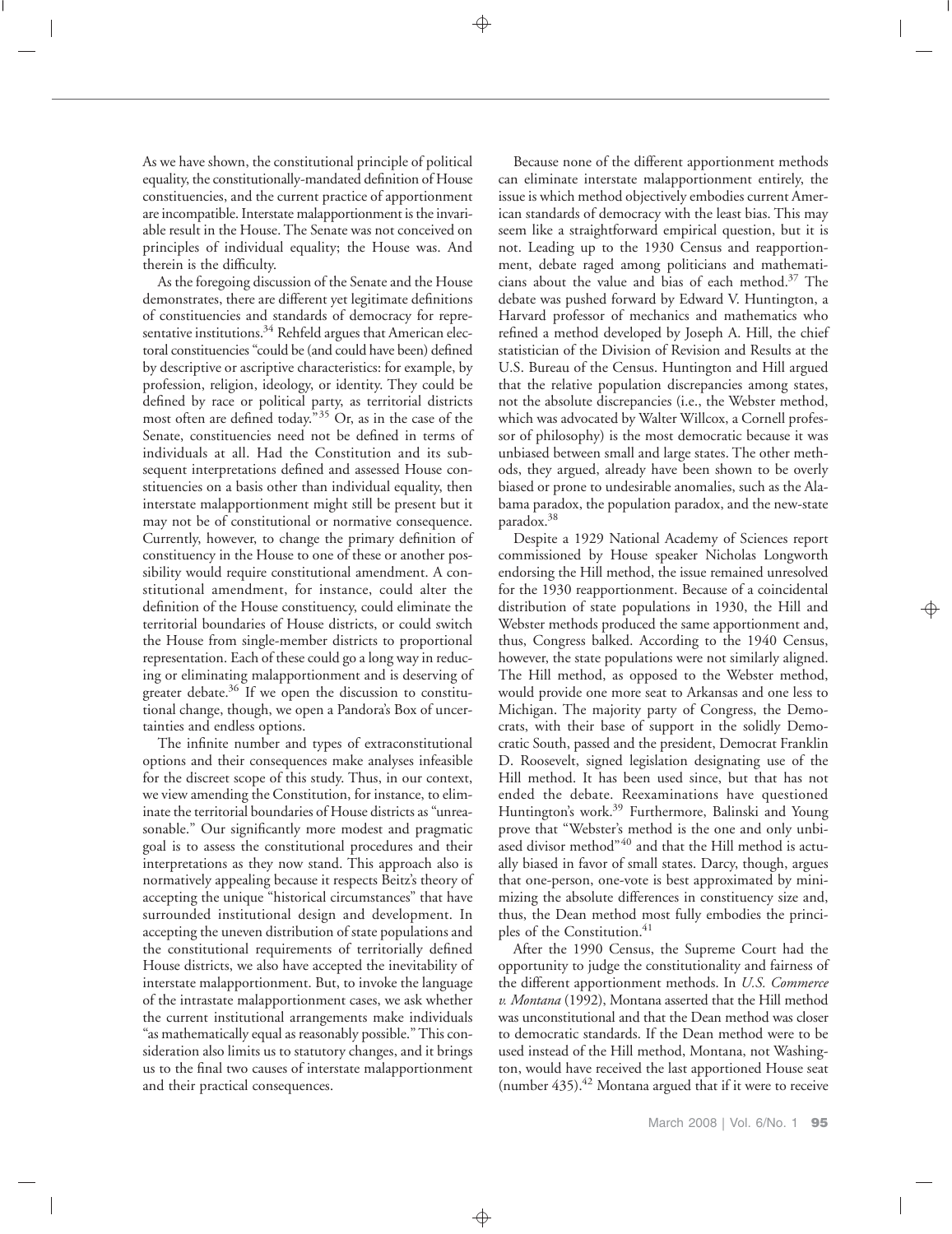the additional seat, it would increase its number of seats from one to two, which would decrease its average district discrepancy from 231,189 to 170,638. Meanwhile, the state of Washington would lose one seat (from nine to eight), which would increase its average district discrepancy from 29,361 to only 38,527. Furthermore, Montana argued that the sum of absolute differences in the two states would be 260,550 under the 1990 apportionment but would be lower, 209,165, under the alternative apportionment. Fundamentally, this argument invoked the question of which apportionment method and fairness measurement best approximated "one-person, onevote." Did minimizing the sum of squared differences (the Hill method) better approximate the democratic standard or the sum of absolute differences (the Dean method)?

The Court concluded that it did not possess the capacity to validate one mathematical method over another, and left resolution of this important constitutional question up to Congress and the public. Writing for the majority, Justice Stevens explained:

After nearly eighty years of silence since the enactment of the 1929 act, it is important that there be an open and public discussion to assess the apportionment methods and which method best approximates the democratic standards of representation commonly accepted for the House. In addition, there are certainly some noteworthy consequences for the states that would gain or lose seats. Had Montana prevailed in *U.S. Commerce v. Montana,* it would have doubled its representation in the House. Overall, however, changing apportionment methods would do little to diminish interstate malapportionment. If we compare a switch in methods among the three mostpromoted (the Dean, the Hill, and the Webster), only a few of the states and districts would be affected. For the ten apportionments from 1910 to 2000 (the period of the 435-member House), 4,350 seats were apportioned. The *cumulative* number of seats that would change (i.e., counting, as in *U.S. Commerce v. Montana,* the switch of one seat from Washington to Montana as a change of two seats), comparing the Dean method to the Hill method, is 14 (0.32 percent), comparing the Hill method to the Webster method, is 20 (0.46 percent), and, comparing the Dean method to the Webster method, is 32  $(0.74 \text{ percent})$ .<sup>44</sup> In addition to being quite small, such change actually might worsen interstate malapportionment. As the Court noted, any change from the Hill method would heighten interstate malapportionment as measured by the sum of squared differences. Without "objective" harm and a "reasonable" alternative measure, it is difficult to argue that a change in the apportionment method is a significant or appropriate remedy for interstate malapportionment.

The fourth cause of interstate malapportionment is the fixed and limited size of House membership. The apportionment of representatives and the size of their chamber were hotly debated by the Framers. James Madison, in *Federalist N*os. 55, 56, and 58, argues in favor of a system of decennial augmentations to the number of House seats and their allotment among the states in accordance with changes in the national and state populations. He asserts repeatedly that the Constitution would ensure such changes. "The foresight of the [constitutional] convention has accordingly taken care that the progress of population may be accompanied with a proper increase of the representative branch of government."<sup>45</sup> And, "The unequivocal objects of these regulations [in the U.S. Constitution] are, first, to readjust, from time to time, the apportionment of representatives to the number of inhabitants, under the single exception that each State shall have one representative at least."46

Madison's insistence on periodic apportionment augmentations rests on at least two premises. The first is the normative standard of equal representation of individuals that the Framers agreed to in the Great Compromise. Periodic enumerations and reapportionments would ensure that the standard is met, given the constantly changing populations of the states. The delegates to the 1787 Convention were keenly aware that the failure to do so would jeopardize House members' communication and contacts with their local constituencies—a point to which we shall return. The second premise is that the state-based definition of constituency and apportionment of the Senate makes accurate individual-based apportionment of the House imperative. It follows that decennial adjustments to the size of the House membership are of paramount concern for the constitutional balance of power and the properfunctioning of American democracy. $47$  The framers intended the House to be the most egalitarian federal institution and the legislative partner of the Senate. Thus, for individuals to be well represented in the overall legislative process, the House requires periodic enumerations and responsive adjustments to its apportionment of representation.

This concern was so paramount to the first Congress that it passed a constitutional amendment to guarantee apportionment augmentations. The amendment was included in the original *twelve* amendments sent to the states for ratification. The ten that were ratified were to become known, of course, as the Bill of Rights. The first of the original twelve amendments passed by Congress on September 25, 1789, stated the following:

What is the better measure of inequality—absolute difference in district size, absolute difference in share of a Representative, or relative difference in district size or share? Neither mathematical analysis nor constitutional interpretation provides a conclusive answer. In none of these alternative measures of inequality do we find a substantive principle of commanding constitutional significance. The polestar of equal representation does not provide sufficient guidance to allow us to discern a single constitutionally permissible course.<sup>43</sup>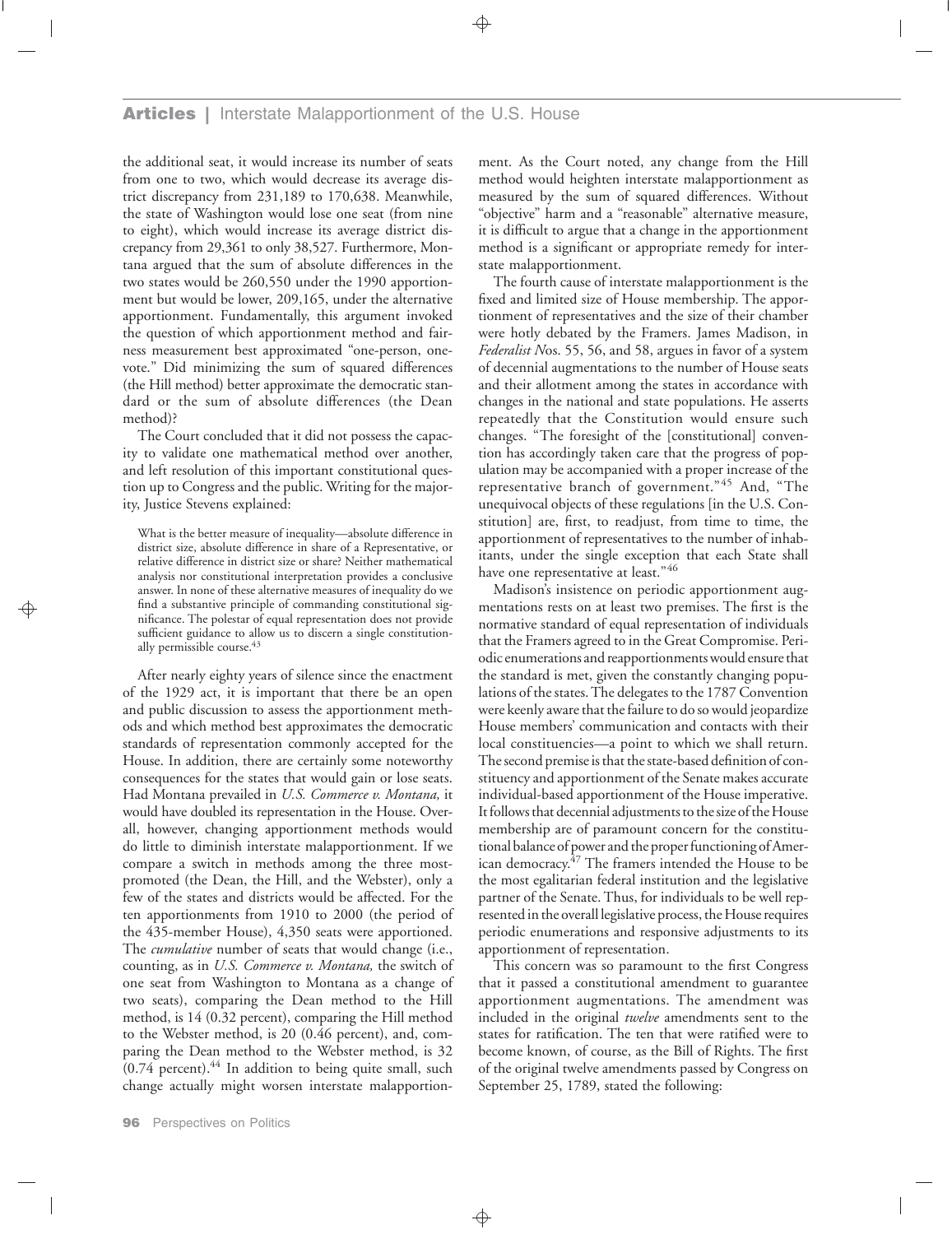*Article the first.* . . After the first enumeration required by the first Article of the Constitution, there shall be one Representative for every thirty thousand, until the number shall amount to one hundred, after which, the proportion shall be so regulated by Congress, that there shall be not less than one hundred Representatives, nor less than one Representative for every forty thousand persons, until the number of Representatives shall amount to two hundred, after which the proportion shall be so regulated by Congress, that there shall not be less than two hundred Representatives, nor more than one Representative for every fifty thousand persons.<sup>48</sup>

The amendment was ratified by one state less than required to add it to the Constitution. In a strange twist of history, the other amendment that failed, which concerned congressional pay raises and was originally passed by six states and rejected by five, became the 27th Amendment to the Constitution in 1992.<sup>49</sup> If a sufficient number of states had ratified the apportionment amendment, it would have mandated that in 2000 the House have between 200 and 5,619 members. Clearly, with or without the apportionment amendment, the appropriate number of representatives in the House remains unresolved.

Although not constitutionally mandated, the House adjusted the number of seats in the chamber after every decennial Census from 1790 through 1910. The 1910 reapportionment increased the chamber to 435 members. Congress, however, failed to pass reapportionment legislation after the 1920 Census.<sup>50</sup> That failure occurred primarily for political reasons, not the functional one of legislative efficiency, which often is cited today in support of maintaining 435 members.<sup>51</sup> Between 1910 and 1920 the U.S. population grew by nearly 15 percent, but unevenly. The population grew fastest in the Northeast; overall it became younger, majority urban, and more ethnically diverse. This was in part due to the thenunprecedented volume of immigration. Congressional opposition to increasing the number of House members arose among legislators from states that did not experience large population increases and who had nativist and big-city fears.52 The legislative stalemate kept the House, by default and not statutory design, at the then-existing size of 435 members.

Congress remained deadlocked on a new House apportionment over the next decade, failing to legislate a new apportionment. Under increased pressure due to the pending 1930 Census, President Hoover called a special session of Congress, which passed the 1929 Apportionment Act. The act established a mechanism for future automatic reapportionments of the existing number of members if Congress failed again to act in accord with its decennial constitutional responsibility. Because Congress abdicated its once-active and decennial role relative to the House's representativeness, House membership has remained at 435 despite the fact that the 1929 act and its minor 1941 amendment do not explicitly specify a numerical size.53

After 1910, the U.S. population grew tremendously but, as discussed, unevenly, creating an increasingly skewed population distribution among the states. The distribution combined with territorially defined districts, the apportionment method, and the fixed size of House membership are all elements that combine to create significant interstate malapportionment. The remedy for the first element would do more harm than good; the remedy for the second element would require extreme constitutional amendments; and the remedy for the third element would result in minimal changes in House seats and might even increase interstate malapportionment. None of these elements meets both objective and reasonable requirements of a feasible alternative. To remedy the fixed size of the House would require only a statutory change. That begs the questions: Ought Congress increase its size? If so, to what? And, what effects would returning to the tradition of reapportioning the House to the growing U.S. population have on interstate malapportionment?

To answer the first question we reexamine the standards of House representation and the House definition of constituency. The intrastate malapportionment cases have established the one-person, one-vote rule as the constitutional standard by which to measure the democratic legitimacy of the House. It makes the equality of individuals the definition of the House constituency. This, however, is a relatively modern constitutional interpretation; it first was stated in *Reynolds v. Sims* (1964).<sup>54</sup> Neither the Framers nor the Constitution says that each district must consist of an equal number of individuals. For instance, the apportionment amendment passed by the First Congress indicates that its primary concern was the absolute size of electoral districts, not necessarily the equality of district size. In language similar to that in *U.S. Commerce v. Montana,* the Supreme Court in *Colegrove v. Green* (1946) ruled that equal apportionment among districts was a political, not a constitutional, matter.<sup>55</sup> Justice Felix Frankfurter, writing for the majority in *Colegrove,* wrote:

The short of it is that the Constitution has conferred upon Congress exclusive authority to secure fair representation by the States in the popular House and left to that House determination whether States have fulfilled their responsibility. If Congress failed in exercising its powers, whereby standards of fairness are offended, the remedy ultimately lies with the people. Whether Congress faithfully discharges its duty or not, the subject has been committed to the exclusive control of Congress.<sup>56</sup>

Later, in *Baker v. Carr* (1962), the court overruled *Colegrove v. Green,* opening the door for a subsequent wave of Court cases that established the modern one-person, onevote rule.The cases arose mainly from disputes in southern states, among them Tennessee, Georgia, and Texas, and in the historical circumstances of southern racial segregation and disenfranchisement, the civil rights movement, and theVoting Rights Act (1965). In essence, it constructed this "quantitative" rule to mitigate the qualitative problems of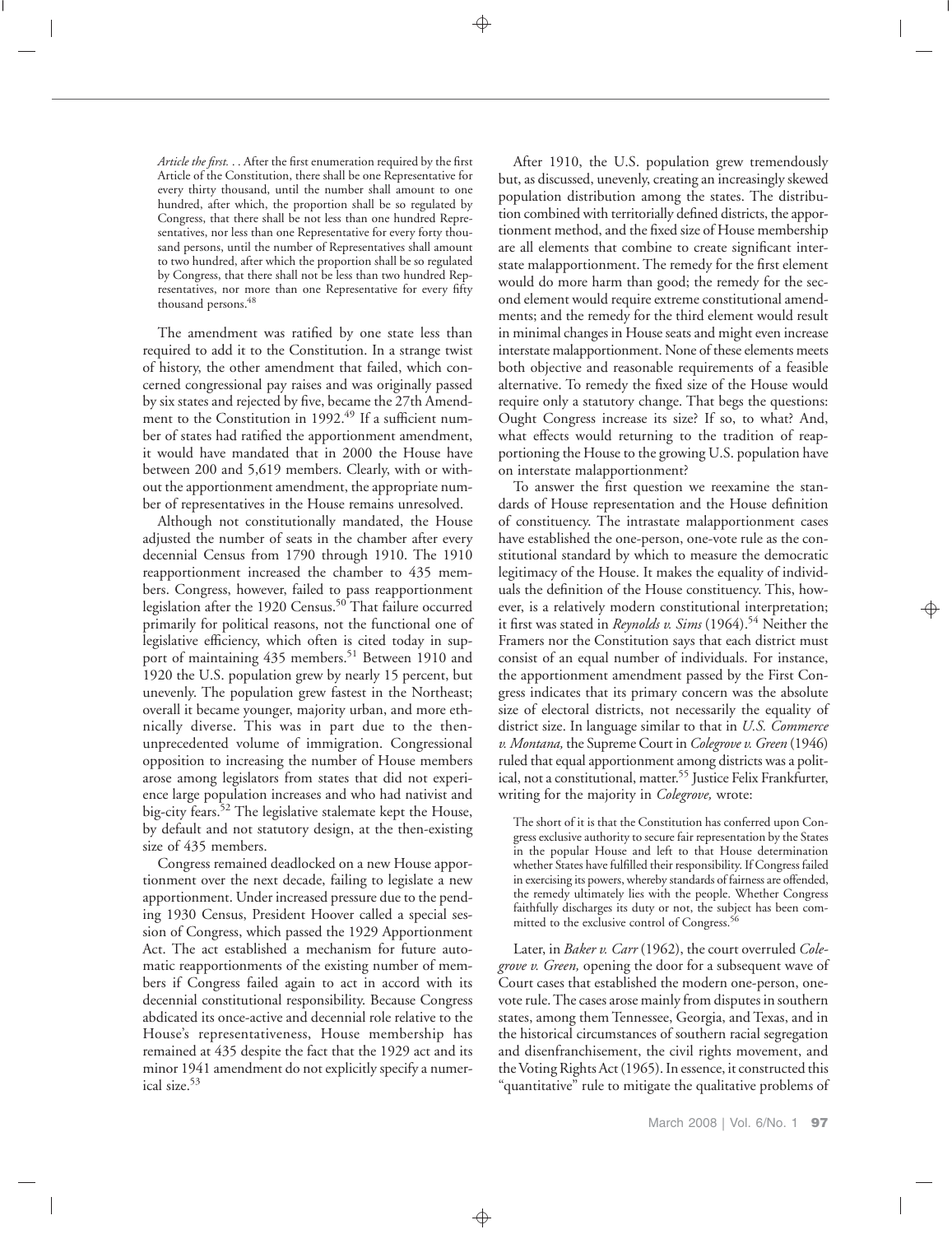geography, class, ethnic, and racial bias.<sup>57</sup> In so doing, the Court established the ideal of one-person, one-vote as a constitutional rule, thereby imposing a particular standard by which to evaluate the democratic legitimacy of the "representativeness" of House districts.

The Court has since reaffirmed the rule's centrality by repeated advertence to it. Beitz argues that the rule has become so widely accepted in the United States as the standard of democratic legitimacy that it "has become a settled matter,"<sup>58</sup> that "it is hard to discern much contemporary disagreement about it."<sup>59</sup> As such, quantitative issues of political equality and fairness have practically been relegated to history.<sup>60</sup> In the contemporary United States, issues of equality and fairness, per Beitz, are principally only ones of qualitative, not quantitative, representation.

Still, as we have shown, the malapportionment that "has become a settled matter," namely, intrastate malapportionment, is only one of two types of malapportionment problems. Beitz and others have overlooked interstate malapportionment. If the normative precept of oneperson, one-vote is currently the judicially and publicly accepted basis of political equality and fairness in the House, there is no normative, logical, or constitutional reason to prejudice one type of malapportionment over another. The same reasoning and enforcement ought to be applied to interstate malapportionment that is applied to intrastate malapportionment. If increasing the size of House membership would considerably mitigate malapportionment and more fully meet the accepted standards of democratic legitimacy and definitions of constituency, then an alternative procedural arrangement (e.g., size of the chamber) may be both objective and reasonable. Thus, under present conditions, at least two of Beitz's regulatory interests—recognition and equitable treatment—would be unduly violated. According to complex proceduralism, the inequality of interstate malapportionment in the House and thus, possibly, the fixed size of House membership can be deemed politically unfair and normatively suspect. In that vein, a number of social scientists have also argued that the fixed size of House membership undermines the original constitutional intent and is too small to meet the present needs of representation adequately.<sup>61</sup>

The determination of the normative claim, though, rests on the feasibility and impact of alternative procedural arrangements. We have argued that the full implementation of one-person, one-vote is impossible under current constitutional arrangements. Given the first three causes of interstate malapportionment, the only remaining means of fully implementing the constitutional rule mandated by the Court is increasing House membership to that of the size of the apportionment population: everyone is a representative. De facto direct democracy, though, is wholly infeasible, impractical and unwise. $62$  In this way, "unfixing" the size of the House membership is admittedly a strategy limited by the capacity of the chamber. Nonetheless, it is the one remedy best able to achieve the goal of minimizing interstate malapportionment. But, if de facto direct democracy is not a viable option, how does one determine the best size of a legislature? The standards of democracy discussed thus far have not yielded an answer. Additional standards of legitimacy that are also democratically important and consistent with one-person, one-vote may be useful.<sup>63</sup> There are many such possible standards: stability; the ease with which consensus can be achieved; the need to reduce the level of conflict within the institution; and among others, the desire to increase the racial, ethnic, or gender diversity of the chamber. None of these, however, provides much purchase on defining the appropriate size of the House. As mentioned above, Madison, in *Federalist* No. 55, adds another standard: communication demands. He argues that the size of the House membership should be increased in relation to the population so the representatives will "possess a proper knowledge of the local circumstances of their numerous constituents."<sup>64</sup> At the same time, he worries that the number of representatives "ought at most to be kept within a certain limit, in order to avoid the confusion and intemperance of a multitude."<sup>65</sup>

The two communication demands have competing logics. More members would decrease constituency size and thereby ease communications demands between representative and constituency. More members, however, also increase the membership size of the legisture and thereby increase the internal difficulties of communicating, organizing, and legislating. Rein Taagepera, in his seminal article "The Size of National Assemblies," embraces these competing dimensions.<sup>66</sup> He demonstrates that the optimal membership size of legislature is the one that minimizes the cumulative communication demands. He argues that the cumulative demands are minimized when the size of the chamber is the cube root of the nation's population. In other words, the cube root metric best approximates cross-national democratic commitments intended to maximize the ability of legislators to communicate with their constituencies as well as among themselves. He calls his finding the "cube root law of assembly size." The "cuberoot law" has, since the early 1970s, been widely examined, used, and accepted among comparative political scientists.<sup>67</sup>

We invoke communication demands as an *additional* standard for three reasons. First, it is consistent with the standards of democratic legitimacy as stated by the Framers and the Constitution. Second, it is not contradictory but in fact complementary to the Court's constitutionally interpreted standard of "one-person, one-vote." Third, it provides a discrete upper threshold to the size of the House and, thus, avoids the otherwise intractable problems of objectively determining the appropriate, yet limited, size of the chamber.The "cube-root law"furnishes what we view as an objective and reasonable answer to the question: if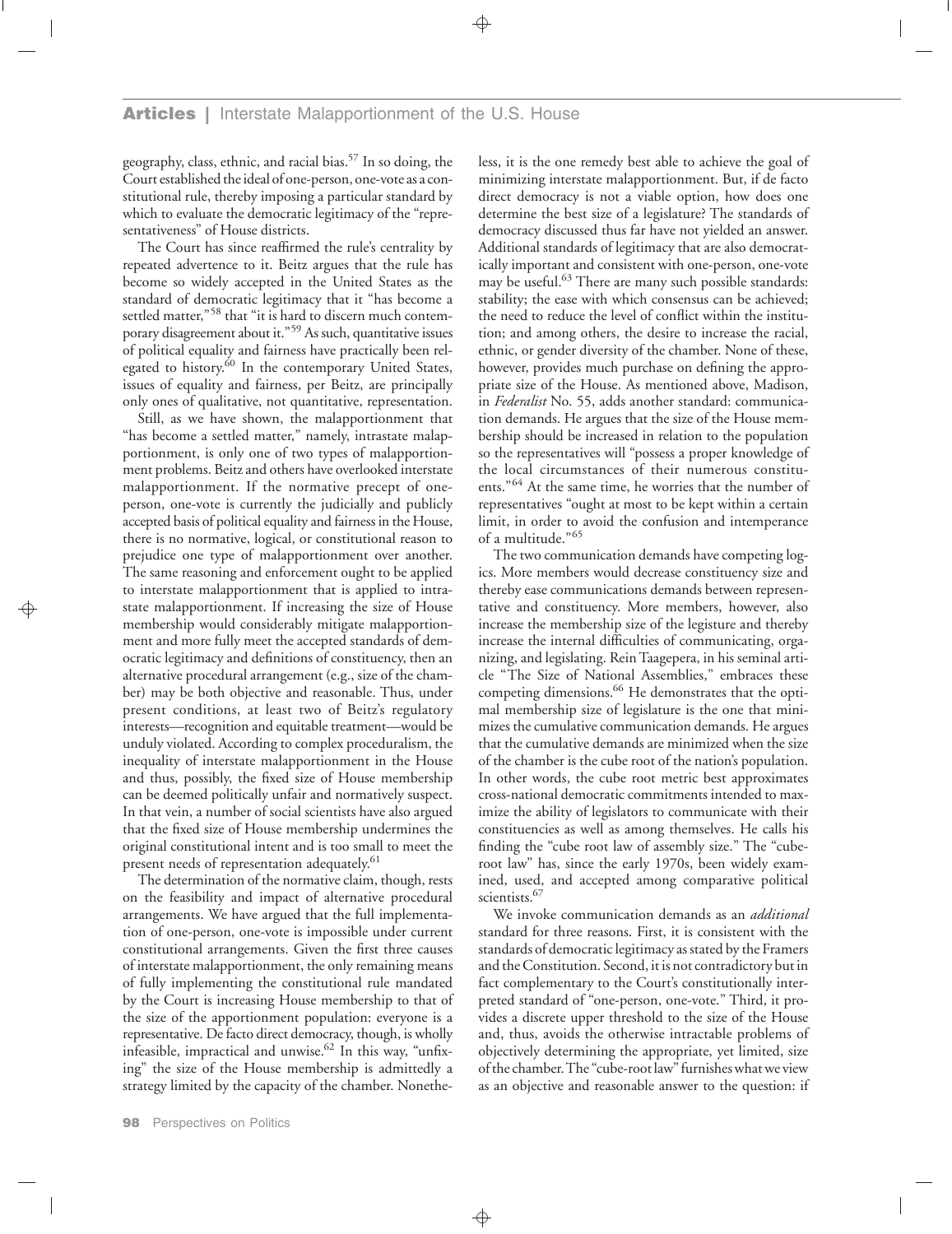

**Figure 3 Populations and sizes of lower chamber, OECD countries**

Congress were to increase the membership size of the House, how many members should it have?

The U.S. apportionment population in 2000 was 281,424,177, and the cube root of that number is approximately 655. This suggests that the House is undersized by 220 members and that the communication demands of House members with their constituents have not been reasonably minimized. Contemporary journalistic and anecdotal accounts lend credence to this conclusion. More systematic interview accounts from a number of decades ago by Dexter (1968) and Fenno (1978) document the difficulties that House members already were having in communicating with their constituents.<sup>68</sup>

Taagepera's cube-root equation has been accurate in estimating the legislature size-to-population ratio for most advanced democracies. Figure 3 plots the population of all of the countries from the Organization of Economic Co-operation and Development (OECD), the size of their lower chambers, and a cube-root trend line.<sup>69</sup> The sizes of most countries' lower chamber hew closely to the cuberoot trend line or err on the side of more representatives. The U.S. House stands alone in the degree to which its lower chamber is malapportioned relative to the national population. When compared to all countries for which there are data ( $n = 228$ ), the U.S. House is still an outlier.

Among those countries, only India has a larger negative discrepancy (i.e., too few representatives) between its chamber size and the cube root of the population.70 Other scholars have also called for the U.S. House to be apportioned in line with the cube-root law.<sup>71</sup>

The history of House membership demonstrates that when Congress adjusted the apportionment size of the House, its size coincidently conformed to the cube-root law. Figure 4 plots the size of the House and the U.S. population after each decennial reapportionment since 1790. Because the U.S. population increased each decade, the plotted points are also in chronological order. Every decade from 1790 to 1910, the House apportionment changed, including a decrease in the House membership size in 1840. These decennial adjustments map closely with the cube root of the U.S. population. In some ways, this endorses the logic inherent in Madison's arguments and in the "cube-root law." After 1910, the flat line in figure 4 indicates the fixed size of the House membership at 435. The growing discrepancy from the cube root of the U.S. population is apparent: from 1790 to 1910, the House membership size and reapportionment closely followed what today would be consistent with the cube root of the population. Only after 1910 does the apportionment of the U.S. House increasingly diverge from its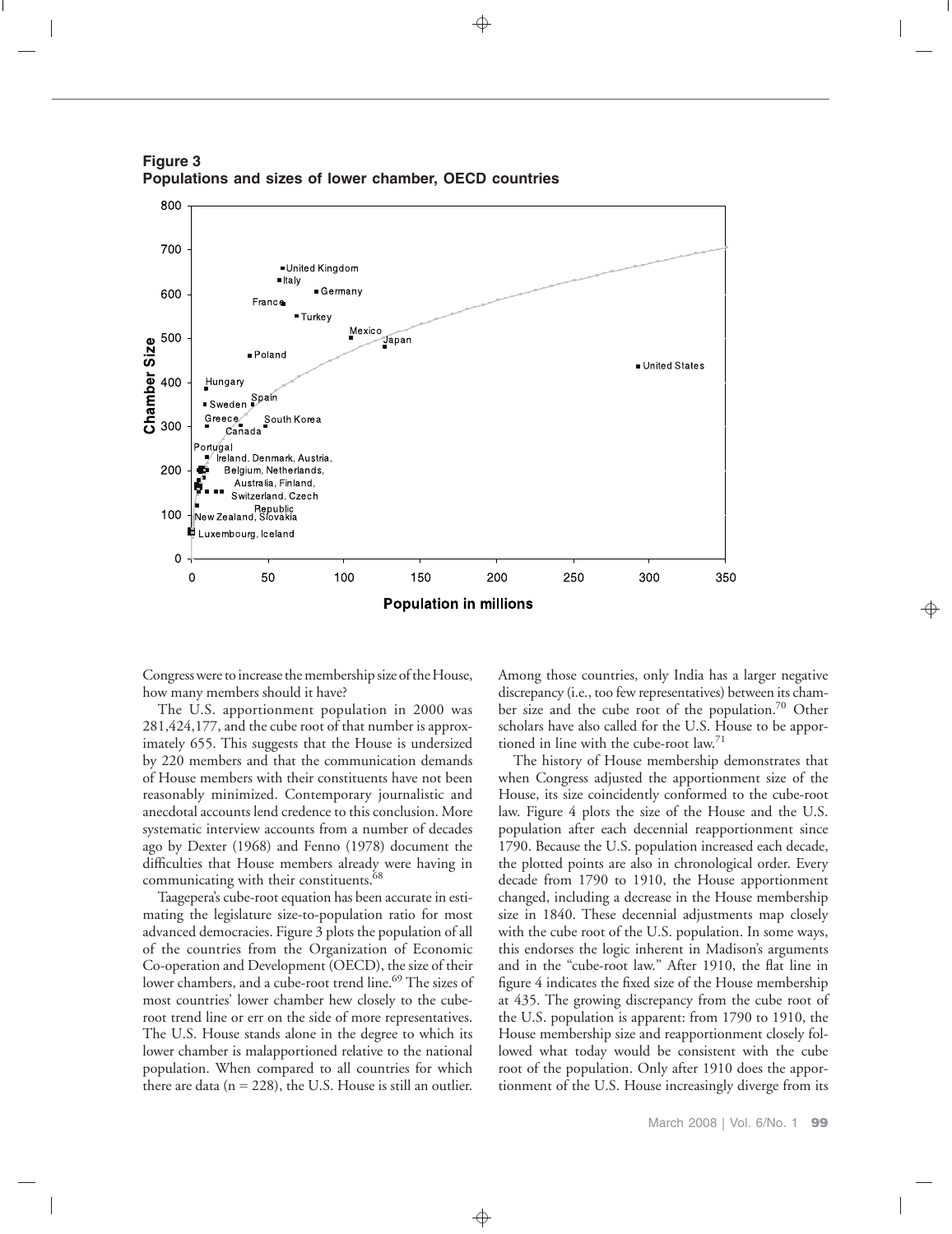# **Figure 4**



#### **Figure 5 Interstate malapportionment by state size: 1920–2000 apportioned by cube-root**



historical tradition and the present practice of most advanced democracies.

Given the uneven distribution of state populations, the territorial basis of congressional representation, and the vexations attendant upon apportioning population remainders, interstate malapportionment will never be absolutely eliminated. A U.S. House apportioned to the cube root of the population, however, would significantly diminish its extent. Figure 5 plots the average state discrepancy (the difference between a state's average district size and the nation's average district size) of all states from 1920 (the first failure to reapportion) through 2000. Negative values indicate overrepresented states; positive values, underrepresented states; and the flat line (at 0) is the national average for each decade. Similar to figure 2, some interstate malapportionment remains. Unlike figure 2, the average district discrepancies for most of the states hew closely to the national district average. The chart, however, may visually underrepresent the change. The current constitutionally accepted measurement standard of oneperson, one-vote set by *U.S. Commerce v. Montana* is the sum of squared difference of each state's average district size from the national average. The cumulative sum of squares from 1920 to 2000 for the 435-members chamber is 1.06 E-12, and the sum of squares for the cube root chamber is 4.32 E-11, a decrease in interstate malapportionment of almost 60 percent.

Focusing on the current apportionment, table 2 displays the apportionment population, the average district size, and the average discrepancy between the state and national average district size for all states in a 435 member chamber and a 655-member chamber. The average interstate malapportionment among the states with the greatest discrepancies between each state's average congressional size and the national average in the hypothetical 655-member House (the average would be 67,650 individuals) is reduced by 40 percent compared to the 435-member House. Among the ten states with the smallest discrepancies (the average would be 1,443 individuals), interstate malapportionment is reduced by 65 percent. Among the ten smallest states (the average discrepancy would be 66,080 individuals), it is reduced by 27 percent; and, among the ten largest states (the average discrepancy would be 3,701 individuals), it is reduced by 56 percent.72 Measuring interstate malapportionment with the sum of squared differences also shows a substantial decrease (53 percent) between a 655-member House and the current 435-member House.73

The decline in interstate malapportionment with a 655 member chamber is in part due to the fact that only one state, Wyoming, would have the minimum of one House member. Although not every state would decrease the discrepancy between its average district population and the national average, the representation of every individual regardless of state residence would become more equal (as measured by the sum of squared differences); the average national district population would decrease from 646,952 to 429,655 individuals; and, most important, one-person, one-vote would be more fully realized. Hence, increasing the membership of the U.S. House of Representatives to the cube root of the U.S. apportionment population in order to aid in remedying interstate malapportionment is a practical and normatively feasible alternative.

This might well have been an advantageous argument for Montana. Perhaps foreseeing the conservative line of reasoning of the Court in *U.S. Commerce v. Montana* (foreshadowed in *Colegrove v. Green* in 1946), Montana may have been wise not to argue against the constitutionality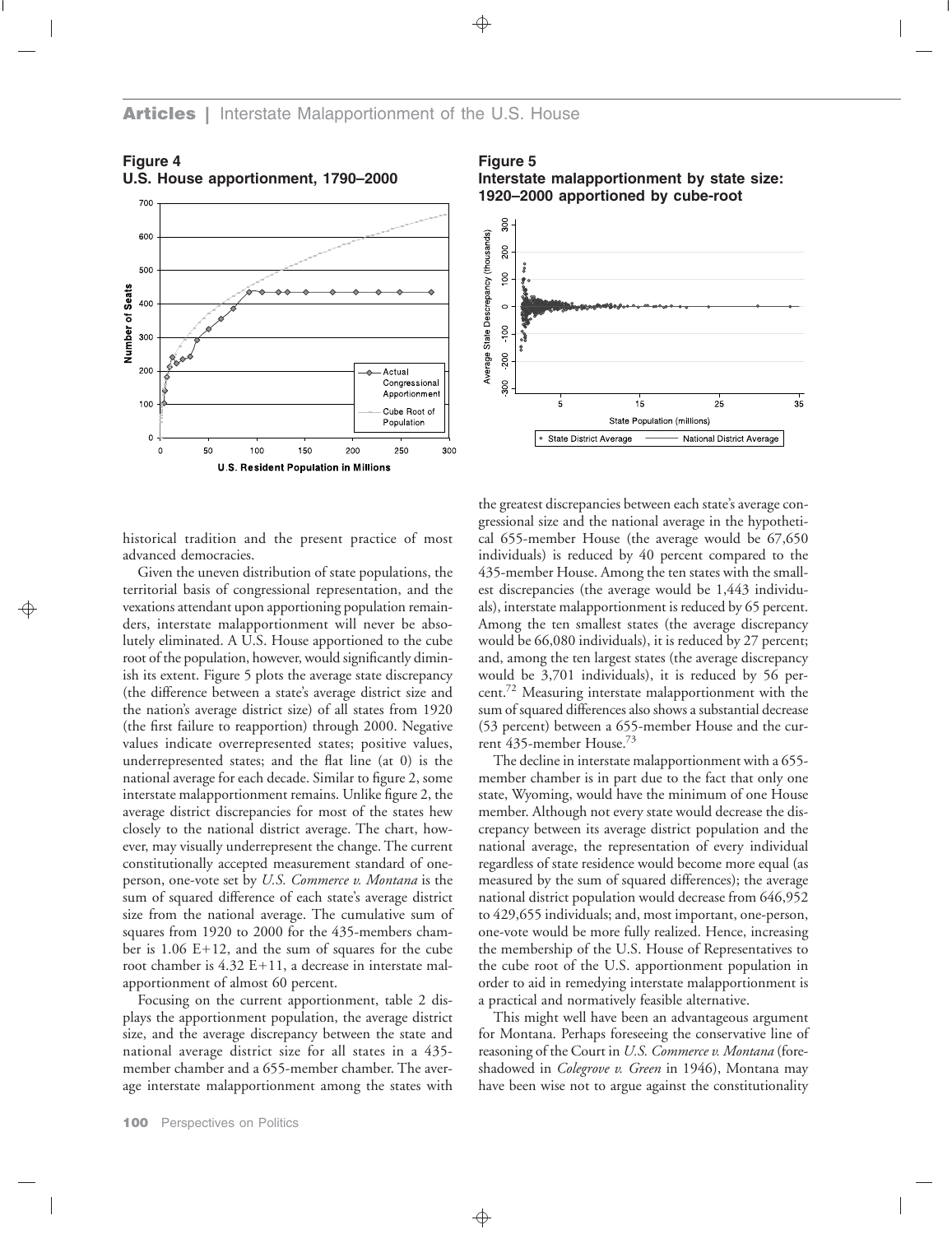### **Table 2 2000 apportionment of the U.S. House**

|                                 |                        | With 435 House Seats |                                                    |                                                         |                           | With 655 House Seats                                      |                                                         |  |  |
|---------------------------------|------------------------|----------------------|----------------------------------------------------|---------------------------------------------------------|---------------------------|-----------------------------------------------------------|---------------------------------------------------------|--|--|
| State                           | Resident<br>Population | Number<br>of Seats   | <b>State</b><br>Average<br><b>District</b><br>Size | Discrepancy<br>from<br>National<br>Average <sup>1</sup> | <b>Number</b><br>of Seats | <b>State</b><br>Average<br><b>District</b><br><b>Size</b> | Discrepancy<br>from<br>National<br>Average <sup>1</sup> |  |  |
| Alabama                         | 4,461,130              | $\overline{7}$       | 637,304                                            | $-9,648$                                                | 10                        | 446,113                                                   | 16,458                                                  |  |  |
| Alaska                          | 628,933                | 1                    | 628,933                                            | $-18,019$                                               | $\sqrt{2}$                | 314,467                                                   | $-115,189$                                              |  |  |
| Arizona                         | 5,140,683              | 8                    | 642,585                                            | $-4,367$                                                | 12                        | 428,390                                                   | $-1,265$                                                |  |  |
| Arkansas                        | 2,679,733              | 4                    | 669,933                                            | 22,981                                                  | 6                         | 446,622                                                   | 16,967                                                  |  |  |
| California                      | 33,930,798             | 53                   | 640,204                                            | $-6,748$                                                | 79                        | 429,504                                                   | $-151$                                                  |  |  |
| Colorado                        | 4,311,882              | $\overline{7}$       | 615,983                                            | $-30,969$                                               | 10                        | 431,188                                                   | 1,533                                                   |  |  |
| Connecticut                     | 3,409,535              | 5                    | 681,907                                            | 34,955                                                  | 8                         | 426,192                                                   | $-3,463$                                                |  |  |
| Delaware                        | 785,068                | 1                    | 785,068                                            | 138,116                                                 | $\overline{c}$            | 392,534                                                   | $-37,121$                                               |  |  |
| Florida                         | 16,028,890             | 25                   | 641,156                                            | $-5,797$                                                | 37                        | 433,213                                                   | 3,558                                                   |  |  |
| Georgia                         | 8,206,975              | 13                   | 631,306                                            | $-15,646$                                               | 19                        | 431,946                                                   | 2,291                                                   |  |  |
| Hawaii                          | 1,216,642              | 2                    | 608,321                                            | $-38,631$                                               | 3                         | 405,547                                                   | $-24,108$                                               |  |  |
| Idaho                           | 1,297,274              | $\overline{c}$       | 648,637                                            | 1,685                                                   | 3                         | 432,425                                                   | 2,769                                                   |  |  |
| Illinois                        | 12,439,042             | 19                   | 654,686                                            | 7,734                                                   | 29                        | 428,932                                                   | $-723$                                                  |  |  |
| Indiana                         | 6,090,782              | 9                    | 676,754                                            | 29,801                                                  | 14                        | 435,056                                                   | 5,401                                                   |  |  |
| lowa                            | 2,931,923              | 5                    | 586,385                                            | $-60,568$                                               | $\overline{7}$            | 418,846                                                   | $-10,809$                                               |  |  |
| Kansas                          | 2,693,824              | 4                    | 673,456                                            | 26,504                                                  | 6                         | 448.971                                                   | 19,315                                                  |  |  |
| Kentucky                        | 4,049,431              | 6                    | 674,905                                            | 27,953                                                  | $\boldsymbol{9}$          | 449,937                                                   | 20,282                                                  |  |  |
| Louisiana                       | 4,480,271              | $\overline{7}$       | 640,039                                            | $-6,913$                                                | 10                        | 448,027                                                   | 18,372                                                  |  |  |
| Maine                           | 1,277,731              | $\overline{c}$       | 638,866                                            | $-8,087$                                                | $\ensuremath{\mathsf{3}}$ | 425,910                                                   | $-3,745$                                                |  |  |
| Maryland                        | 5,307,886              | 8                    | 663,486                                            | 16,534                                                  | 12                        | 442,324                                                   | 12,669                                                  |  |  |
| Massachusetts                   | 6,355,568              | 10                   | 635,557                                            | $-11,395$                                               | 15                        | 423,705                                                   | $-5,951$                                                |  |  |
| Michigan                        | 9,955,829              | 15                   | 663,722                                            | 16,770                                                  | 23                        | 432,862                                                   | 3,207                                                   |  |  |
| Minnesota                       | 4,925,670              | 8                    | 615,709                                            | $-31,243$                                               | 11                        | 447,788                                                   | 18,133                                                  |  |  |
| Mississippi<br>Missouri         | 2,852,927<br>5,606,260 | 4<br>9               | 713,232<br>622,918                                 | 66,280<br>$-24,034$                                     | $\overline{7}$<br>13      | 407,561<br>431,251                                        | $-22,094$<br>1,596                                      |  |  |
| Montana                         | 905,316                | 1                    | 905,316                                            | 258,364                                                 | $\sqrt{2}$                | 452,658                                                   | 23,003                                                  |  |  |
| Nebraska                        | 1,715,369              | 3                    | 571,790                                            | $-75,162$                                               | $\overline{4}$            | 428,842                                                   | $-813$                                                  |  |  |
| Nevada                          | 2,002,032              | 3                    | 667,344                                            | 20,392                                                  | 5                         | 400,406                                                   | $-29,249$                                               |  |  |
| New Hampshire                   | 1,238,415              | $\sqrt{2}$           | 619,208                                            | $-27,745$                                               | 3                         | 412,805                                                   | $-16,850$                                               |  |  |
| New Jersey                      | 8,424,354              | 13                   | 648,027                                            | 1,075                                                   | 20                        | 421,218                                                   | $-8,438$                                                |  |  |
| New Mexico                      | 1,823,821              | 3                    | 607,940                                            | $-39,012$                                               | $\overline{4}$            | 455,955                                                   | 26,300                                                  |  |  |
| New York                        | 19,004,973             | 29                   | 655,344                                            | 8,392                                                   | 44                        | 431,931                                                   | 2,276                                                   |  |  |
| North Carolina                  | 8,067,673              | 13                   | 620,590                                            | $-26,362$                                               | 19                        | 424,614                                                   | $-5,041$                                                |  |  |
| North Dakota                    | 643,756                | 1                    | 643,756                                            | $-3,196$                                                | $\overline{c}$            | 321,878                                                   | $-107,777$                                              |  |  |
| Ohio                            | 11,374,540             | 18                   | 631,919                                            | $-15,033$                                               | 26                        | 437,482                                                   | 7,827                                                   |  |  |
| Oklahoma                        | 3,458,819              | 5                    | 691,764                                            | 44,812                                                  | 8                         | 432,352                                                   | 2,697                                                   |  |  |
| Oregon                          | 3,428,543              | 5                    | 685,709                                            | 38,756                                                  | 8                         | 428,568                                                   | $-1,087$                                                |  |  |
| Pennsylvania                    | 12,300,670             | 19                   | 647,404                                            | 452                                                     | 29                        | 424,161                                                   | $-5,494$                                                |  |  |
| Rhode Island                    | 1,049,662              | $\overline{c}$       | 524,831                                            | $-122,121$                                              | 2                         | 524,831                                                   | 95,176                                                  |  |  |
| South Carolina                  | 4,025,061              | 6                    | 670,844                                            | 23,891                                                  | 9                         | 447,229                                                   | 17,574                                                  |  |  |
| South Dakota                    | 756,874                | 1                    | 756,874                                            | 109,922                                                 | $\sqrt{2}$                | 378,437                                                   | $-51,218$                                               |  |  |
| <b>Tennessee</b>                | 5,700,037              | 9                    | 633,337                                            | $-13,615$                                               | 13                        | 438,464                                                   | 8,809                                                   |  |  |
| <b>Texas</b>                    | 20,903,994             | 32                   | 653,250                                            | 6,298                                                   | 49                        | 426,612                                                   | $-3,043$                                                |  |  |
| Utah                            | 2,236,714              | 3                    | 745,571                                            | 98,619                                                  | 5                         | 447,343                                                   | 17,688                                                  |  |  |
| Vermont                         | 609,890                | 1                    | 609,890                                            | $-37,062$                                               | 2                         | 304,945                                                   | $-124,710$                                              |  |  |
| Virginia                        | 7,100,702              | 11                   | 645,518                                            | $-1,434$                                                | 17                        | 417,688                                                   | $-11,967$                                               |  |  |
| Washington                      | 5,908,684              | 9                    | 656,520                                            | 9,568                                                   | 14                        | 422,049                                                   | $-7,606$                                                |  |  |
| West Virginia                   | 1,813,077              | З                    | 604,359                                            | $-42,593$                                               | $\overline{4}$            | 453,269                                                   | 23,614                                                  |  |  |
| Wisconsin                       | 5,371,210              | 8                    | 671,401                                            | 24,449                                                  | 13                        | 413,170                                                   | $-16,485$                                               |  |  |
| Wyoming                         | 495,304                | 1                    | 495,304                                            | $-151,648$                                              | 1                         | 495,304                                                   | 65,649                                                  |  |  |
| US                              | 281,424,177            |                      |                                                    |                                                         |                           |                                                           |                                                         |  |  |
| National Average District Size: |                        |                      | 646,952                                            |                                                         |                           | 429,655                                                   |                                                         |  |  |
| Sum of Squared Differences:     |                        |                      |                                                    | $3.55E+11$                                              |                           |                                                           | $1.67E + 11$                                            |  |  |

1Positive values indicate the average number of overrepresented individuals per district. Negative value indicate the amount by which the average district is underrepresentative.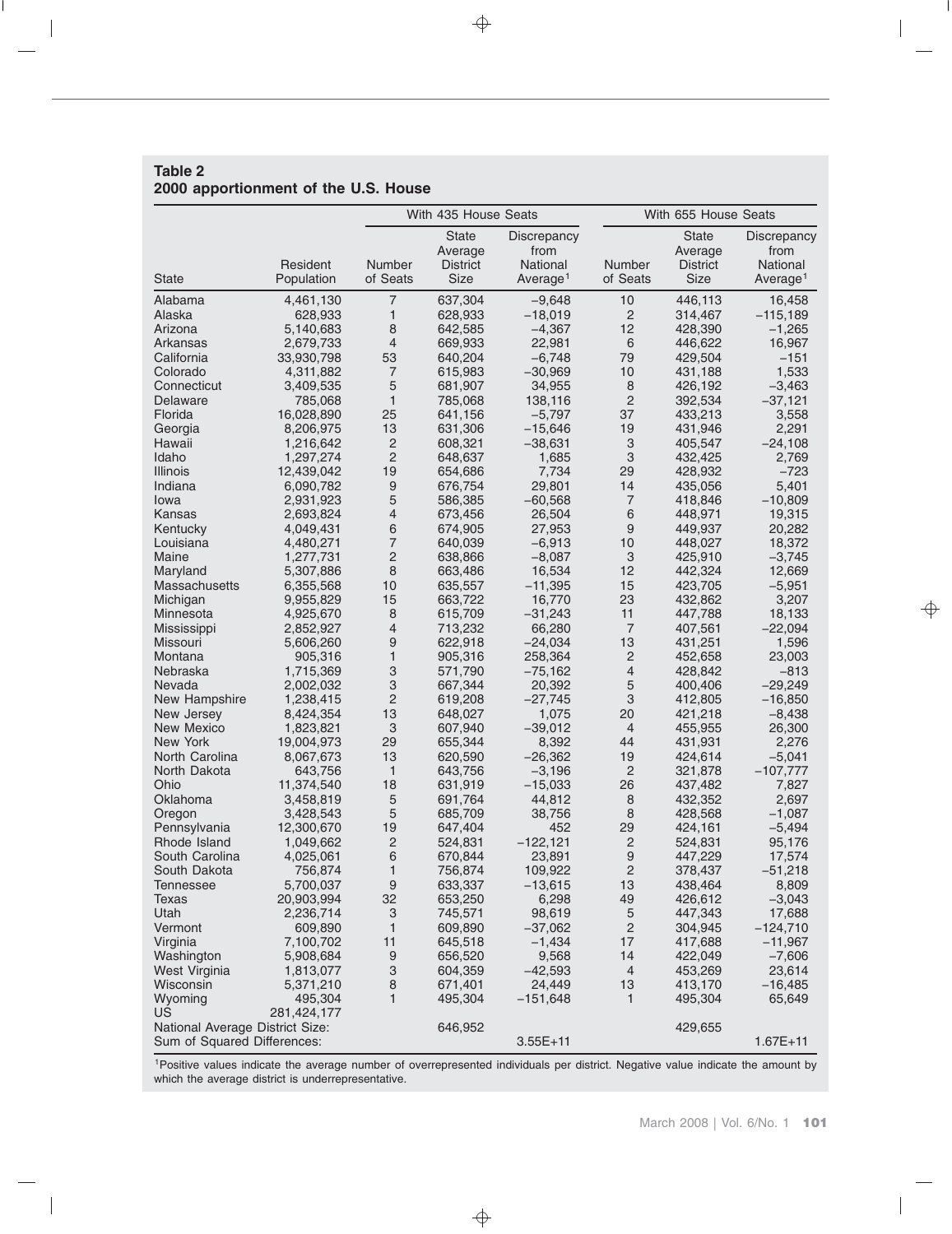of the apportionment method, but rather against the constitutionality of the 1929 Automatic Apportionment Act and the fixed size of House membership.<sup>74</sup> The Framers and the Constitution were silent on the method of apportionment and, mathematically, there is no single best method of apportionment. The Court, therefore, had little basis from which to rule that the legislatively designated Hill method did not most closely approximate the constitutional standard of "one-person, one-vote." There is a considerably stronger foundation, however, for concluding that the 1929 Appropriations Act is unconstitutional. As noted, the Framers were not silent on the regular need for fulfillment of Article I's legislative procedures, or on their expectations for House membership increases relative to population growth. In addition, as the Court recognized in its reapportionment decisions, the Constitution acknowledges the lineage of House's legitimacy to the representation of "persons." Furthermore, Montana could have argued that one-person, one-vote would be more fully realized because the sum of squared differences used in the Hill method would have been reduced from 2.87 E+11 to 1.48 E-11. Moreover, Montana's practical concerns also would have been met, as the number of its House seats still would double (from one to two) and its average district discrepancy would decrease considerably (from 231,189 to 5,925 individuals). For the time being, however, the Court has relegated interstate malapportionment to the political realm, in which the consequences of increasing the size of House membership seem all the more considerable.

# **Consequences of Increasing the Size of the House**

We have identified a significant and serious concern that has received little attention in the popular press and academic literature: interstate malapportionment among U.S. House districts. We have also suggested one possible reform to ameliorate the problem: increasing the size of the House membership to the cube root of the U.S. resident population. Nonetheless, there are naturally more than a few critiques of enlarging the House that are, at the very least, viscerally appealing.75 For instance, do we really want *more* politicians? Increasing the number of members would also create practical challenges, such as accommodating them within the physical dimensions of the chamber and its offices. A larger House membership might mitigate malapportionment at the expense of greater political acrimony.<sup>76</sup> Or, because a larger membership would diminish the relative strength of each individual member, would it not make such a reform unlikely to pass? There is no way conclusively to rebut these and other critiques.<sup>77</sup> Such concerns are real.

Notwithstanding that interstate malapportionment presents serious constitutional, normative, and practical

**102** Perspectives on Politics

concerns, which undermine the political equality and fairness that define the standards of American democracy and representation, increasing the size of House membership is the only feasible alternative reform that would have a significant impact on the population discrepancies without amending the Constitution. Furthermore, minimizing interstate malapportionment by increasing the size of House membership could have additional positive effects throughout the federal system.

Apportionment can have considerable distribution consequences.78 Generally, malapportionment benefits the smaller rural states, a fact most evident in the malapportionment of the Senate and its effects on the distribution of federal funds. The small, rural, and overrepresented states tend to receive a greater share of federal largess.<sup>79</sup> Although the malapportionment of the Senate is more severe than the malapportionment of the House, the logic holds there, too. It was for political and distributional reasons that the rural states initially blocked the legislation to increase the size of House membership in 1920. The rural benefits of malapportionment still persist. For instance, Cho demonstrates significant distributional effects in financial expenditures among state legislatures, which also have small population discrepancies compared to those in the U.S. Senate. Interestingly, Cho also finds that malapportioned districts particularly favor rural areas.<sup>80</sup>

If the rural/urban divide corresponds with partisan preferences—as Lang and Sanchez argue—the effects of malapportionment are not limited to Congress and the distribution of federal funds.<sup>81</sup> They also extend to the election of the president. Each state is assigned Electors to the Electoral College equal to the total number of its senators and representatives. Like the Senate, the College is biased in favor of the small states. As the House becomes increasingly malapportioned, the Electoral College becomes further skewed in favor of the small rural states, accentuating the difference between the popular vote and the Electoral College vote. A better-apportioned House might make such outcomes less likely. The 2000 presidential election is a case in point. In 1990, the apportionment population was estimated at 249,022,783. Had the House been reapportioned in accordance with the cube-root rule, it would have had 629 seats with an average national district size of 380,187 individuals. Every state except Alaska and Wyoming would have had at least two representatives. The Electoral College then would have had 732 members for the 2000 election. And, if all of the states voted the same way, Al Gore would have won 368 Electoral College votes, beating George W. Bush's 364.82 Neubauer and Zeitlin compare the effects of a range of House sizes on the 2000 Electoral College vote.<sup>83</sup> They demonstrate that—although not strictly linear—the larger the size of the House, the more the Electoral College would approximate the popular vote, and, thus, the more likely Gore would have been elected president.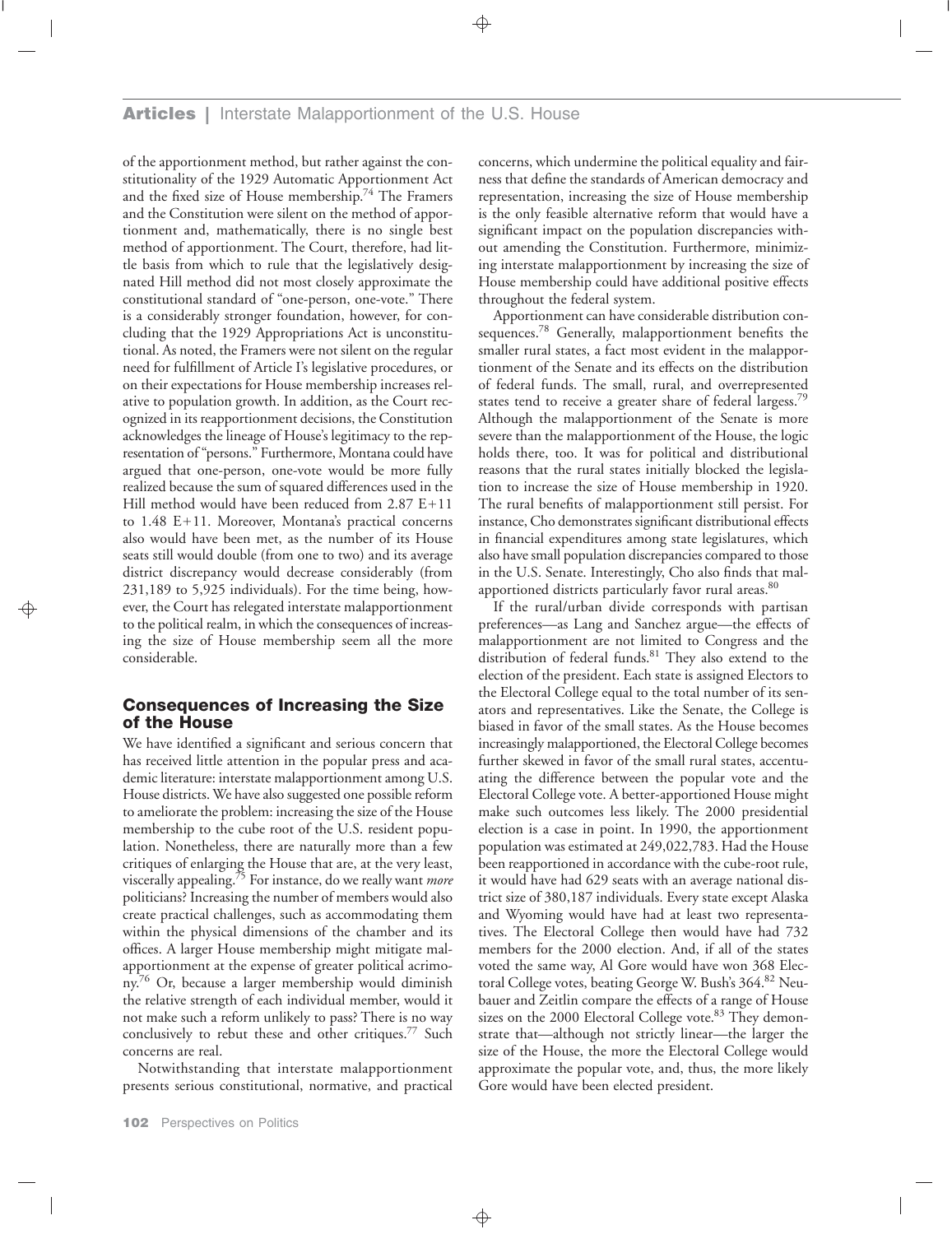An increase in the membership of the House could have other positive externalities as well, such as increasing the likelihood that more African-Americans, Hispanics, and women would be elected.<sup>84</sup> Leib and Webster argue for a larger House in the wake of the Court's rulings that found unconstitutional the practice of gerrymandering majority-minority districts.<sup>85</sup> Furthermore, Canon argues that black legislators better represent both black and white constituents.<sup>86</sup> By increasing group representation and reducing communication demands, a larger House might have the effect of improving descriptive and substantive representation.<sup>87</sup> Kromkowski and Kromkowski suggest that increasing House membership could open the political space necessary to consider formal House representation for Washington, D.C., and Puerto Rico.<sup>88</sup>

Further, the relationship between the number of votes a political party receives and the number of seats that it wins varies with the size of the legislative chamber.<sup>89</sup> The smaller the chamber, the more the majority party will be disproportionally overrepresented. For example, in a chamber of one seat, the candidate receiving the plurality of votes wins all of the seats while the candidate(s) receiving less than a plurality of votes wins no seats. Lucas and McDonald argue that because single-member districts have been assumed to produce a votes-to-seats ratio close to the cube-root law, the House should be reapportioned to the cube root of the U.S. population.<sup>90</sup> They show that in the context of strong partisanship—as many argue currently describes the congressional parties $91$ —the current underapportioned House may increase the number of seats won by the majority by 33 percent.<sup>92</sup> When the House majority party also tends to represent the rural areas and smaller states, the overrepresentation of the majority further biases the House in favor of these areas and states, and against urban areas and larger states.

#### **Conclusion**

During the 1960s, the Supreme Court took aim at a highly undemocratic form of disenfranchisement: intrastate malapportionment. It did so with a doctrine that underscores the recognition of the essential equality of every individual required by the U.S. Constitution and, more generally, representative democracy. Today, however, the problematic effects of another type of malapportionment, interstate malapportionment, rarely are discussed. Unlike the sets of undemocratic intentions and conditions that triggered the Court's original intervention, the causes of contemporary interstate malapportionment are more difficult to attribute to nefarious intentions. Instead, the causes are the uneven distribution of state populations; the territorially-based House districts; the apportionment method; and the fixed and limited House membership. Nonetheless, interstate malapportionment

should be considered no less significant than intrastate malapportionment. The presence of systematic and disproportional interstate malapportionment poses serious constitutional, normative, and practical problems, which warrant appreciably greater consideration. We suggest that increasing House membership from its current size of 435 to the cube root of the nation's resident population is the only feasible alternative procedural remedy that more fully achieves the current principles, interpretations, and standards of the Constitution.

Our suggestion is made with due caution and the recognition that "no political problem is less susceptible of a precise solution than that which relates to the number most convenient for a representative legislature."<sup>93</sup> No doubt, there would be many difficulties associated with enlarging House membership, not least of which would be securing passage of the necessary statutory legislation. In so doing, however, Congress would return to the decennial tradition of public debate and legislative action that existed until 1910. In addition, Congress regularly has proven to be capable of reforming its institutions, passing measures that have been commonly viewed as orthogonal to the interests of many individual legislators. The Bipartisan Campaign Reform Act of  $2002^{94}$  is one recent example. Any debate on interstate malapportionment and House membership size should address both current and longterm problems associated with inaction, as well as the likely direct and derivative benefits of this arguably longoverdue reform. This study draws attention to these issues because interstate malapportionment undermines fundamental constitutional principles and democratic standards of representation. Furthermore, in that the Court has left the debate to the public sphere, and because the uneven population growth among the states seems destined to continue, the concerns raised here are likely to become more acute.

#### **Notes**

- 1 See *Baker v. Carr,* 369 U.S. 186 (1962); *Gray v. Sanders,* 372 U.S. 368 (1963); *Wesberry v. Sanders,* 376 U.S. 1 (1964); *Reynolds v. Sims,* 377 U.S. 533 (1964).
- 2 *Wesberry,* 376 U.S. at 8.
- 3 Ibid. at 8.
- 4 Ibid.
- 5 *White v. Weiser* 412 U.S. 783, 790 (1973). The original wording is drawn from *Kirkpatrick v. Preisler,* 394 U.S. 526, 531 (1969). In the latter case, the Court found that the population discrepancy of 25,802 individuals between Missouri's largest and a smallest congressional district was unconstitutional.
- 6 *White,* 412 U.S. at 790.
- 7 *Karcher v. Daggett,* 462 U.S. 725 (1983).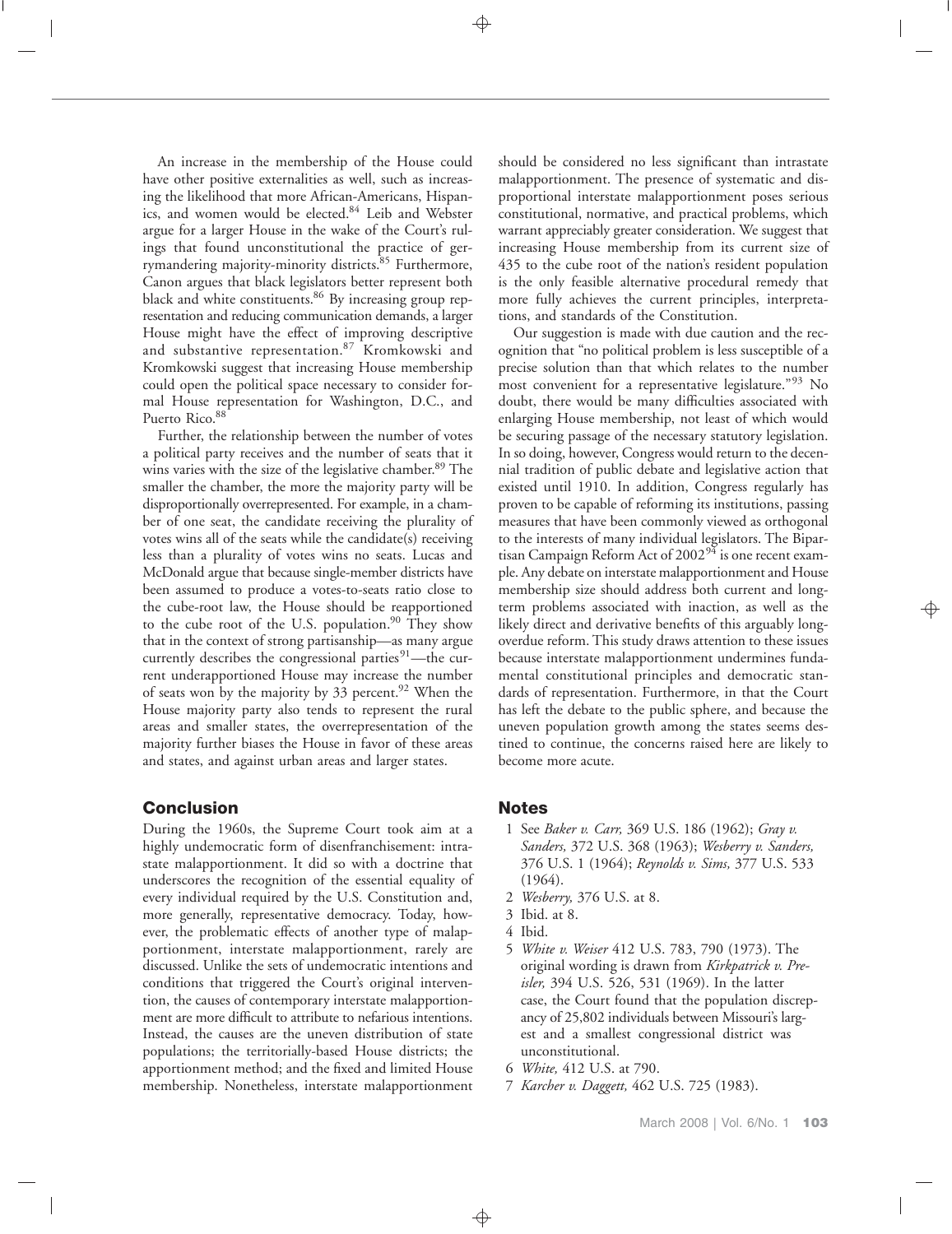- 8 See Rogowski 1981 for a theoretical discussion of representation and the case history of intrastate malapportionment.
- 9 *U.S. Commerce v. Montana,* 503 U.S. 442 (1992).
- 10 *White,* 412 U.S. at 790, emphasis added.
- 11 The state population figures for 2010 are, of course, estimates. They are calculated by extrapolating from the population growth rates between 1990 and 2000 for each state. Only resident populations were readily available for the entire time series. Resident and apportionment populations differ in that the latter also includes overseas residents. The difference is relatively insignificant. In 2000, there was a total of 574,330 residents officially registered overseas; the state with the largest number (California) had 59,150 overseas residents (0.175 percent); the state with the largest percentage (Hawaii) had 5,105 overseas residents (0.421 percent).
- 12 Madison, *Federalist* No. 58, in Kesler and Rossiter, eds., 1999, 325.
- 13 *U.S. Commerce v. Montana,* 503 U.S. at 464.
- 14 Ibid.
- 15 Balinski and Young 1982, 1.
- 16 For a discussion of the methods, the historical use, and the value of each, see Balinski and Young 1982; Darcy 2004; Huckabee 2000, 2001; *U.S. Commerce v. Montana,* 503 U.S. 442 (1992).
- 17 Act of November 15, 1941, 1, 55 Stat. 761–762, 2 U.S.C. 2a.
- 18 The House was briefly increased to 437 members in 1959 to accommodate the statehood of Alaska and Hawaii. It returned to 435 members after the 1960 reapportionment.
- 19 See Celler 1951.
- 20 Population growth rates are calculated using the 1990 and 2000 U.S. Census, and apportionment was assigned using the Equal Portions (Hill) Method as described by the U.S. Census.
- 21 Madison, *Federalist* No. 10, in Kesler and Rossiter, eds., 1999, 72–73.
- 22 Beitz 1989, 100.
- 23 Ibid.
- 24 Ibid., 107.
- 25 Ibid., 106.
- 26 Ibid., 105.
- 27 Ibid., 109. "Reasonableness" is our label of Beitz's concept.
- 28 Samuels and Snyder 2001.
- 29 Dahl 2002 argues that the apportionment of the Senate is a fundamental flaw of the Constitution.
- 30 Zagarri 1987.
- 31 Rehfeld 2001, 2005.
- 32 Beitz 1989, 94.
- 33 Rehfeld 2001, 76. The principle of population equality, though, was certainly not broadly defined.

See, for instance, the Three-Fifths Clause of the Constitution.

- 34 Beitz 1989; Rehfeld 2001, 2005.
- 35 Rehfeld 2001, 54.
- 36 See, for instance, Guinier 1994 and Lijphart 1998.
- 37 Balinski and Young 1982, 46–59.
- 38 Ibid., 70. The Alabama paradox arises when an apportionment formula assigns a state fewer representatives when the size of the chamber increases. The population paradox arises when a state with a faster growth rate loses a seat to a state with a slower growth rate. The new-state paradox occurs when a new state is provided its "fair" representation and the chamber's size is accordingly increased, but the apportionment for other states is nonetheless affected.
- 39 Balinski and Young 1982 (51) state that Huntington omitted tables from his work that would have supported the Webster method.
- 40 Ibid., 76. Also see Young 2001.
- 41 Darcy 2004. Balinski and Young 1982 (53) concur that the Dean method minimizes the absolute difference in constituency size but argue that it does not minimize each state's distance from the quota, or its fair representation.
- 42 This is the only seat that would have changed after the 1990 Census if the Dean method had been adopted.
- 43 *U.S. Commerce v. Montana,* 503 at 464. It may be significant to note that Justice Stevens writes about measuring "inequality" instead of invoking the intrastate standard of political equality.
- 44 Because each state is constitutionally guaranteed at least one seat, it could be argued that counting all 435 seats overestimates the number of seats eligible to change and thus underestimates the effects of changing apportionment methods. If we assume, then, that only 385 seats are actually eligible to change, then the percentages of seats that change are 0.36 percent, 0.52 percent, and 0.83 percent, respectively.
- 45 Madison, *Federalist* No. 56, in Kesler and Rossiter, eds., 1999, 317.
- 46 Madison, *Federalist* No. 58, in Kesler and Rossiter, eds., 1999, 324.
- 47 Ibid., 325.
- 48 Mount 2004.
- 49 Gregory Watson, a University of Texas undergraduate, rediscovered this 'sleeping amendment' in 1982. In a paper for an Introduction to American Politics course, he argued that because no time limit had been placed on the amendment (similar to the apportionment amendment) it could still be ratified. Despite receiving a grade of C on the paper, he pursued the issue with each state. With some later assistance by Ralph Nader and others, he eventually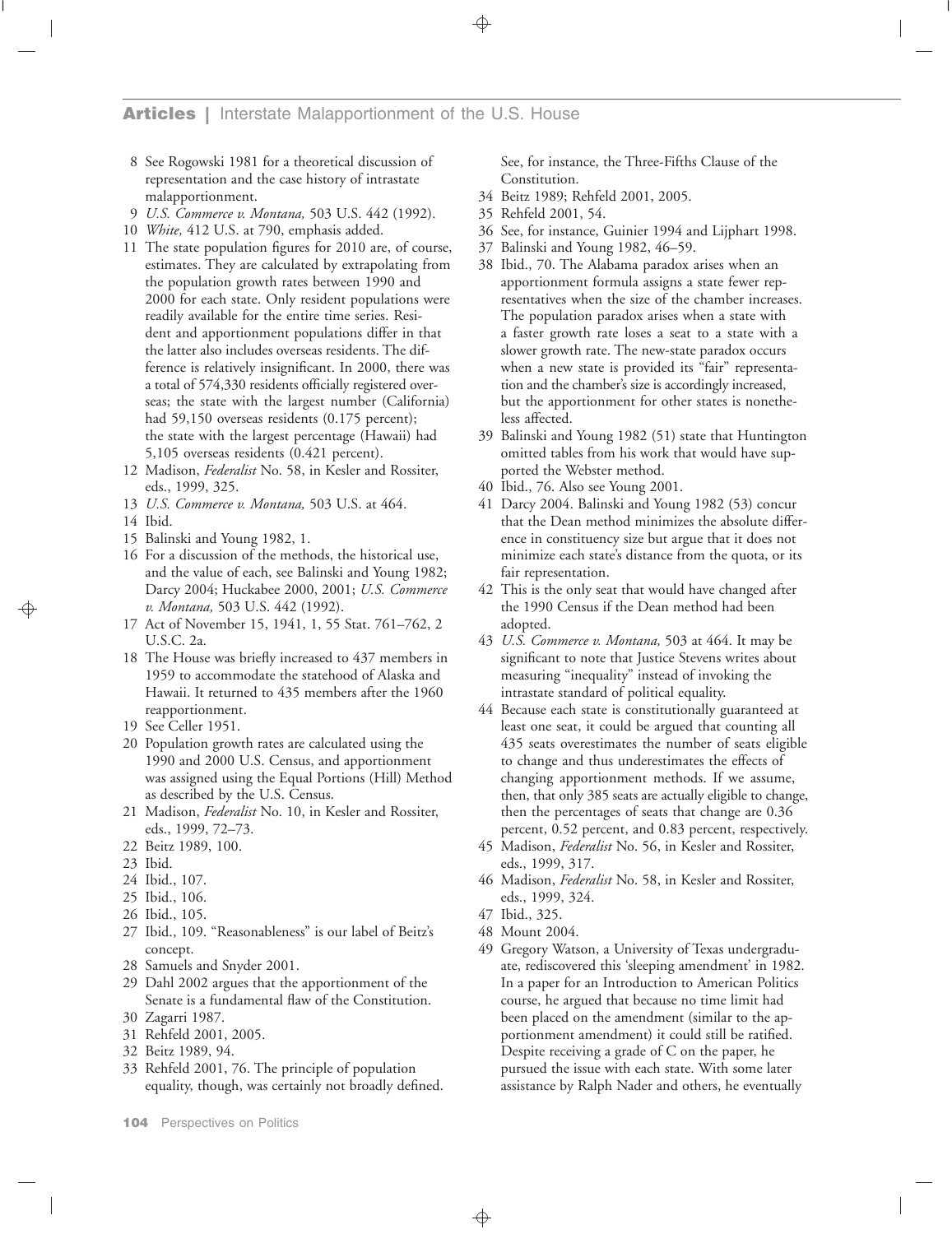persuaded enough states to pass the amendment. The Archivist of the United States ruled on May 18, 1992, that the original Second Amendment was finally ratified as the Twenty-seventh Amendment (Dean 2002).

- 50 Eagles 1990. The 66th Congress's House Census Committee proposed increasing House membership to 483 and the 67th Congress's House Census Committee proposed increasing the House membership to 460 (Lucas and McDonald 2000, 373). Neither proposal succeeded.
- 51 Evans and Oleszek 1998; Overby 1992.
- 52 Ibid. These are basically the same alignments in the concomitant debate over apportionment methods discussed above.
- 53 Kromkowski and Kromkowski 1991.
- 54 Rehfeld 2001, n5.
- 55 *Colegrove v. Green,* 328 U.S. 549 (1946).
- 56 Ibid. at 554.
- 57 Tribe 1978.
- 58 Beitz 1989, 141.
- 59 Beitz 1989, xv.
- 60 Beitz 1989, 8, 141–142.
- 61 Anderson 2000; Kromkowski 2002; Kromkowski and Kromkowski 1991, 1992; Lijphart 1998; Lucas and McDonald 2000; Zimmerman and Rule 1998.
- 62 Madison, *Federalist* No. 10, in Kesler and Rossiter, eds., 1999, 73–74.
- 63 Beitz 1989.
- 64 Madison, *Federalist* No. 55, in Kesler and Rossiter, eds., 1999, 339–340.
- 65 Ibid.
- 66 Taagepera 1972.
- 67 Lijphart 1994; Shugart and Carey 1992; Taagepera and Shugart 1989.
- 68 Dexter 1968 and Fenno 1978.
- 69 The data are from the 2004 U.S. Central Intelligence Agency's Factbook. See https://www.cia.gov/ cia/publications/factbook /.
- 70 The ten worse negatively apportioned lower chambers belong, in descending order, to: India, United States, Bangladesh, Pakistan, Philippines, Columbia, Peru, Saudi Arabia, Kazakhstan, and Nigeria. The lower chamber's membership size is not the most important issue determining the quality of representation in many of these countries.
- 71 Kromkowski and Kromkowski 1991; Lijphart 1998; Lucas and McDonald 2000.
- 72 The percentages are simply the difference between the 2000 average aggregate discrepancy for each category for the 435-member chamber and the 2000 average aggregate discrepancy for each category for the 655-members chamber, divided by the former.
- 73 The sum of squares for the 435-member House is 3.55 E-11; the sum of squares for the 655-member

House is 1.67 E-11. The sum of absolute differences (the Dean method) is also reduced (by 30 percent) from 7.56 E-6 to 5.31 E-6.

- 74 Kromkowski and Kromkowski 1991, 135.
- 75 Huckabee 1995; Evans and Oleszek 1998; Overby 1992; Rush 1998.
- 76 Buchanan and Tullock 1962; Dahl and Tufte 1973, 91–96.
- 77 Kromkowski and Kromkowski 1991 list twenty-five possible benefits that, for the most part, add to the benefits discussed here.
- 78 Kromkowski 2002, xvii.
- 79 Lee 1998, 2000.
- 80 Cho 1976, 71.
- 81 Lang and Sanchez 2006.
- 82 This result is based on the assumption that Bush won Florida; all of the districts of Maine and Nebraska still voted for Gore and Bush, respectively; and that Washington, D.C. only has three electoral votes. Washington, D.C. had a population of 606,900 in the 1990 U.S. Census. This amount is large enough to have earned two "ghost" members in the U.S. House and thus four Electoral College votes. However, the Twenty-Third Amendment to the Constitution states that the number of electors assigned to Washington, D.C. should "in no event [be] more than the least populous State." Because Alaska and Wyoming still would have had three electoral votes, so would the District.
- 83 Neubauer and Zeitlin 2003.
- 84 Darcy and Choike 1986.
- 85 Leib and Webster 1997.
- 86 Canon 1999.
- 87 Mansbridge 1999.
- 88 Kromkowski and Kromkowski 1991, 143.
- 89 Lee and Oppenheimer 1997; Lucas and McDonald 2000; Taagepera and Shugart 1989.
- 90 Lucas and McDonald 2000, 377.
- 91 Bond and Fleisher 2000.
- 92 Lucas and McDonald 2000, 377–78.
- 93 Madison, *Federalist* No. 55, in Kesler and Rossiter, eds., 1999, 309.
- 94 Moscardelli and Haspel 2007.

# **References**

Anderson, Margo. 2000. Growth in U.S. population calls for larger House of Representatives. *Population Today* 28 (3): 1, 4.

*Baker v. Carr,* 369 U.S. 186 (1962).

- Balinski, Michael L., and H. Peyton Young. 1982. *Fair Representation: Meeting the Ideal of One Man, One Vote.* New Haven: Yale University Press.
- Beitz, Charles R. 1989. *Political Equality: An Essay in Democratic Theory.* Princeton: Princeton University Press.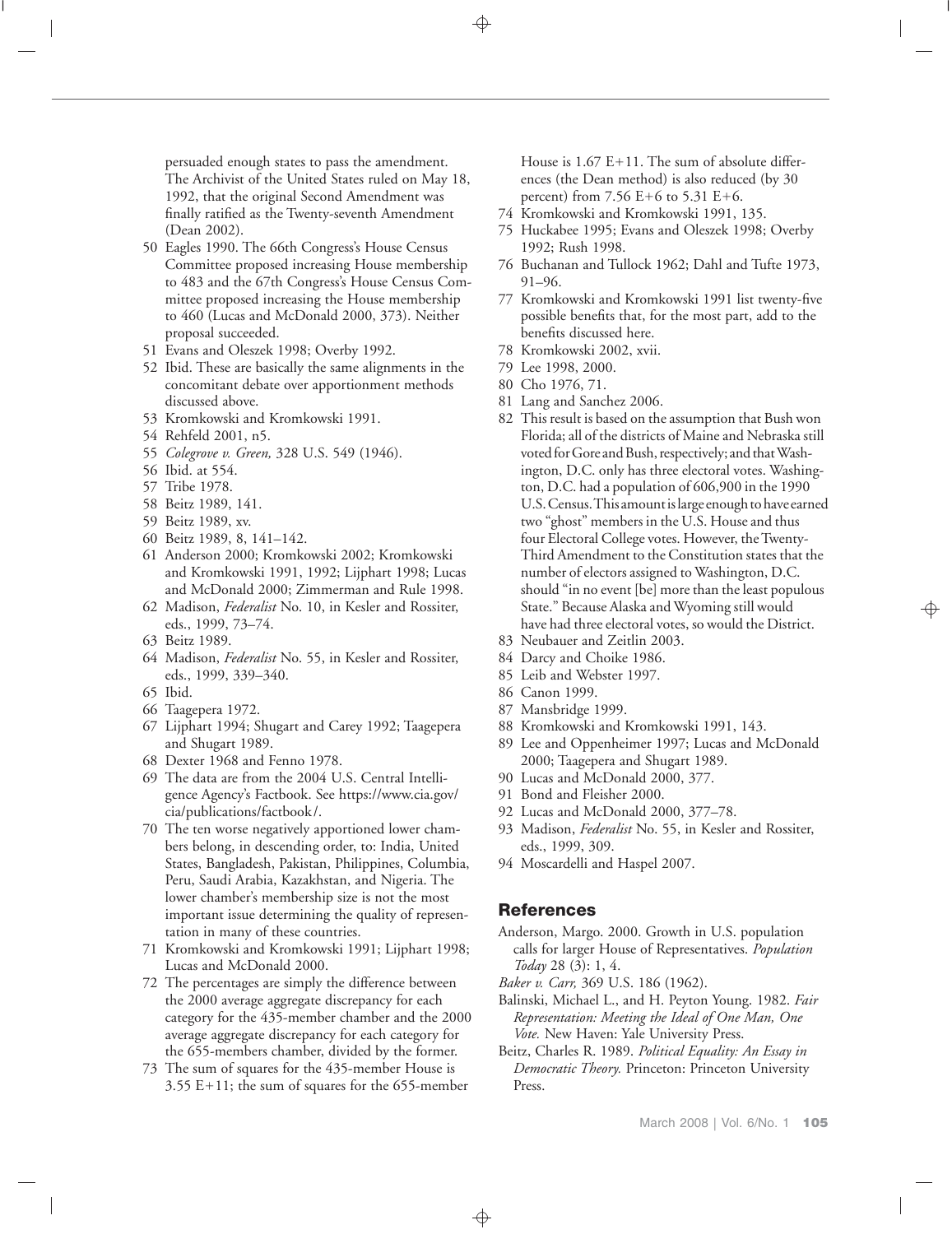Bond, Jon R., and Richard Fleisher, eds. 2000. *Polarized Politics: Congress and the President in a Partisan Era.* Washington, DC: CQ Press.

Buchanan, James, and Gordon Tullock. 1962. *The Calculus ofConsent: Logical Foundations ofConstitutionalDemocracy.* Ann Arbor: University of Michigan Press.

Canon, David T. 1999. *Race, Redistricting, and Representation.* Chicago: University of Chicago Press.

Celler, Emmanual. 1951. "Can a Congressman Serve 900,000 People?" *New York Times Magazine,* March 11.

Cho, Yong Hyo. 1976. *Measuring the Effects of Reapportionment in the American States.* New York: National Municipal League.

*Colegrove v. Green,* 328 U.S. 549 (1946).

Dahl, Robert A. 2002. *How Democratic Is the American Constitution?* New Haven: Yale University Press.

Dahl, Robert A., and Edward R. Tufte. 1973. *Size and Democracy.* Stanford: Stanford University Press.

Darcy, Robert. 2004. "What's Fair Is Fair: Apportionment Politics." Manuscript. Oklahoma State University, Stillwater, Oklahoma.

Darcy, Robert, and James R. Choike. 1986. A formal analysis of legislative turnover: Women candidates and legislative representation. *American Journal of Political Science* 30 (1): 237–55.

Dean, John W. 2002. "The Telling Tale of the Twenty-Seventh Amendment: A Sleeping Amendment Concerning Congressional Compensation Is Later Revived." http://writ.news.findlaw.com/dean/20020927.html.

Dexter, Lewis A. 1968. Standards for representative selection and apportionment. In *Representation,* eds. Roland J. Pennock and John W. Chapman. New York: Atherton.

Eagles, Charles W. 1990. *Democracy Delayed: Congressional Reapportionment and Urban-Rural Conflict in the 1920s.* Athens: University of Georgia Press.

Evans, Lawrence C., and Walter J. Oleszek. 1998. If it ain't broke bad, don't fix it a lot. *PS: Politics Science and Politics* 31 (1): 24–8.

Fenno, Jr., Richard F. 1978. *Home Style: House Members in their Districts.* New York: Harper Collins.

*Gray v. Sanders,* 372 U.S. 368 (1963).

Guinier, Lani. 1994. *The Tyranny of the Majority: Fundamental Fairness in Representative Democracy.* New York: Free Press.

Huckabee, David C. 1995. "House of Representatives: Setting the Size at 435." *CRS Report for Congress,* 95-791 GOV. Washington, DC: Congressional Re-

search Service.<br>— 2000. "The House Apportionment Formula in Theory and Practice." *CRS Report for Congress,* RL30711. Washington, DC: Congressional Research<br>Service.<br>2001. "The House of Representatives Apportion-<br>ment Formula: An Analysis of Proposals for Change

ment Formula: An Analysis of Proposals for Change

**106** Perspectives on Politics

and Their Impact on States." *CRS Report for Congress,* RL31074. Washington, DC: Congressional Research Service.

*Karcher v. Daggett,* 462 U.S. 725 (1983).

Kesler, Charles R., and Clinton Rossiter, eds. 1999. *The Federalist Papers.* New York: Penguin Putnam.

*Kirkpatrick v. Preisler,* 394 U.S. 526 (1969).

Kromkowski, Charles A. 2002. *Recreating the American Republic: Rules of Apportionment,ConstitutionalChange, and American Political Development 1700–1870.* Cambridge: Cambridge University Press.

Kromkowski, Charles A., and John A. Kromkowski. 1991. Why 435? A question of political arithmetic.<br> *Polity* 24 (1): 129–46.<br> **Polity** 24 (1): 129–46.<br> **Rediscovering the constitutional calculus of represe** 

Rediscovering the constitutional calculus of representative government. *Polity* 24 (3): 495–97.

Lang, Robert E., and Thomas W. Sanchez. 2006. "The New Metro Politics: Interpreting Recent Presidential Elections Using a County-Based Regional Typography." *Metropolitan Institution 2006 Election Brief.* Blacksburg: Metropolitan Institute.

Lee, Frances E. 1998. Representation and public policy: The consequences of Senate apportionment for the ric consequences of senate appointment for the<br>
geographic distribution of federal funds. *Journal of*<br> *Politics* 60 (1): 34–62.<br>
<u>and coalition</u> and coalition build-<br>
ing in distributive politics *American Political Scie* 

ing in distributive politics. *American Political Science Review* 94 (1): 59–72.

Lee, Frances E., and Bruce I. Oppenheimer. 1997. Senate apportionment: Competitiveness and partisan advantage. *Legislative Studies Quarterly* 22 (1): 3–24.

Leib, Jonathan I., and Gerald R. Webster. 1997. On enlarging the U.S. House of Representatives. *Political Geography* 17 (3): 319–29.

Lijphart, Arend. 1994. *Electoral Systems and Party Systems: A Study of Twenty-Seven Democracies, 1945–*

1990. New Haven: Yale University Press.<br>**........** 1998. Reforming the House: Three moderately radical proposals. *PS: Political Science and Politics* 31  $(1): 10-13.$ 

Lucas, DeWayne L. and Michael McDonald. 2000. Is it time to increase the size of the House of Representatives? *American Review of Politics* 21 (Winter): 367–83.

Mansbridge, Jane. 1999. Should blacks represent blacks and women represent women? A contingent "yes." *Journal of Politics* 61 (3): 628–57.

Moscardelli, Vincent G., and Moshe Haspel. 2007. Individual vs. collective motives in the Bipartisan Campaign Reform Act of 2002. *American Politics Research* 35 (1): 79–102.

Mount, Steve. 2004. "First Twelve Articles of Amendment." *USConstitution.net.* 17 Feb 2004. http:// www.usconstitution.net/first12.html (7 Sept 2004).